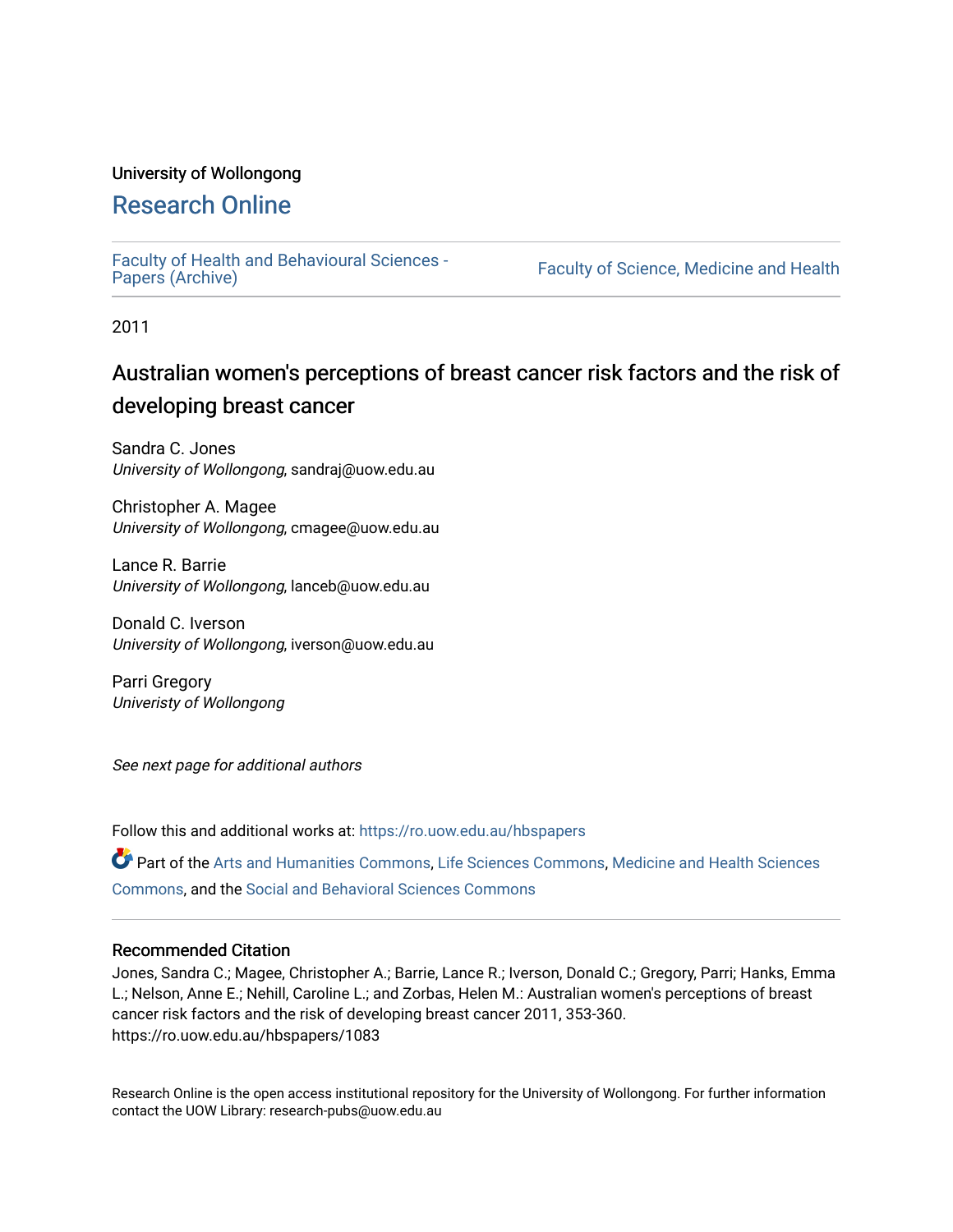# Australian women's perceptions of breast cancer risk factors and the risk of developing breast cancer

# **Abstract**

Background Numerous studies have shown that the majority of women overestimate both their own risk and the populations' risk of developing breast cancer. A number of factors have been found to correlate with perceived risk. Methods This paper reports on a telephone survey of a nationally representative sample of approximately 3,000 Australian women aged 30 to 69 years, conducted in 2007, and compares the findings with those of a similar survey conducted in 2003. Results There was a clear tendency for respondents to overestimate the proportion of women who will develop breast cancer during their lifetime. Approximately half the respondents perceived themselves as being at the same risk of developing breast cancer as other women their age; older respondents were more likely to perceive themselves to be at a lower than average risk. Family history was recognized as a risk factor for breast cancer, although there was evident confusion in relation to risk from paternal family history. It was also evident that the association between age and risk status is poorly understood, and misconceptions of breast cancer risk factors identified in the previous survey persisted in 2007. Conclusion Overall, these results suggest that there remains an educational challenge if we seek to increase the accuracy of women's perceptions of their risk for developing breast cancer, primarily in relation to the significance of age and family history as breast cancer risk factors.

# Keywords

risk, breast, perceptions, factors, developing, cancer, australian, women

## **Disciplines**

Arts and Humanities | Life Sciences | Medicine and Health Sciences | Social and Behavioral Sciences

# Publication Details

Jones, S. C., Magee, C. A., Barrie, L. R., Iverson, D. C., Gregory, P., Hanks, E. L., Nelson, A. E., Nehill, C. L. & Zorbas, H. M. (2011). Australian women's perceptions of breast cancer risk factors and the risk of developing breast cancer. Women's Health Issues, 21 (5), 353-360.

# Authors

Sandra C. Jones, Christopher A. Magee, Lance R. Barrie, Donald C. Iverson, Parri Gregory, Emma L. Hanks, Anne E. Nelson, Caroline L. Nehill, and Helen M. Zorbas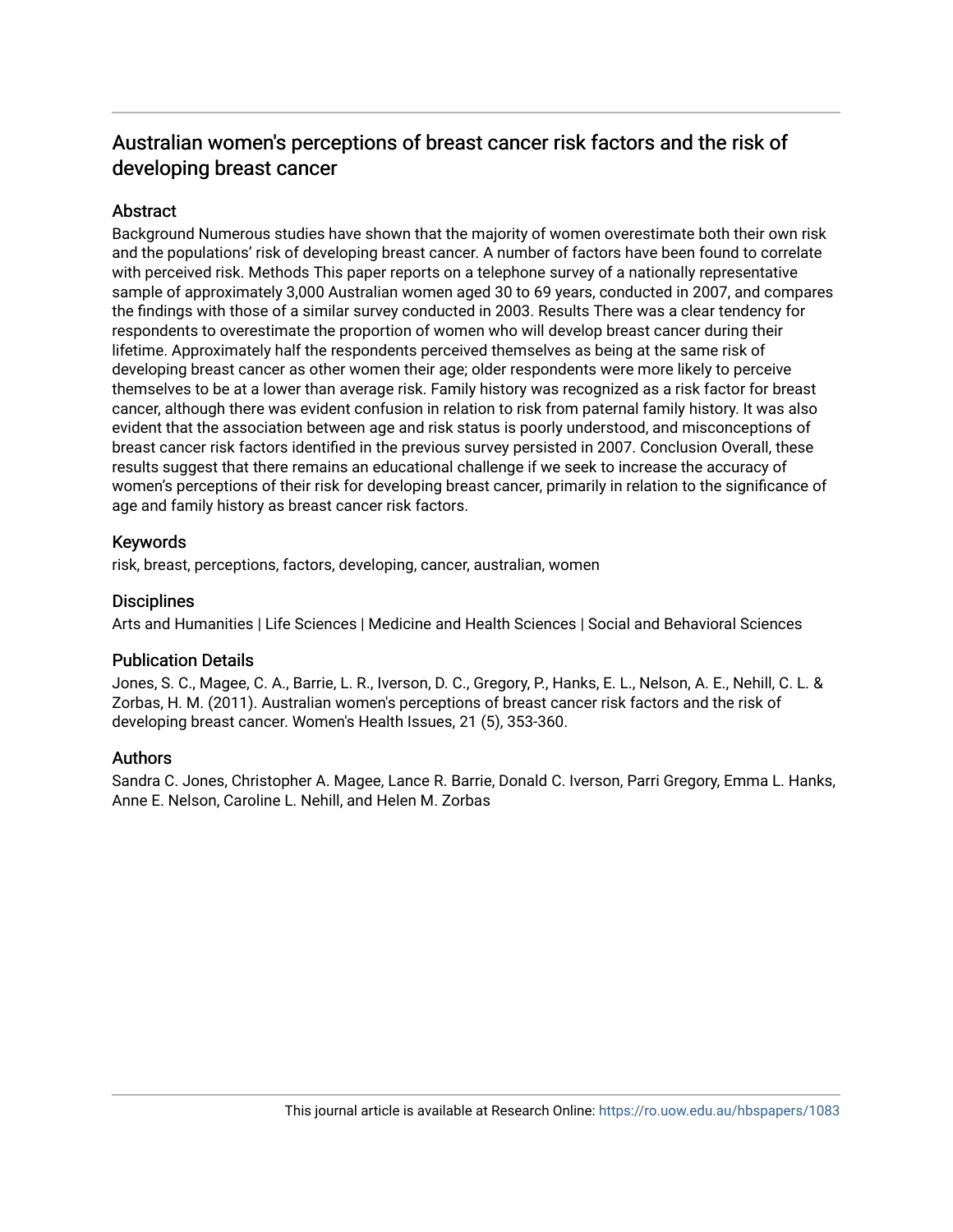# **Australian Women's Perceptions of Breast Cancer Risk Factors and the Risk of Developing Breast Cancer**

Sandra C. Jones<sup>a</sup>, Christopher A. Magee<sup>a, b</sup>, Lance R. Barrie<sup>a</sup>, Don C. Iverson<sup>a, c</sup>, Parri Gregory<sup>a</sup>, Emma L. Hanks<sup>d</sup>, Anne E. Nelson<sup>d</sup>, Caroline L. Nehill<sup>d</sup>, Helen M. Zorbas<sup>d</sup> <sup>a</sup> Centre for Health Initiatives, University of Wollongong, Wollongong, New South Wales, Australia <sup>b</sup> School of Psychology, University of Wollongong, Wollongong, New South Wales, Australia c Illawarra Health and Medical Research Institute, Wollongong, New South Wales, Australia <sup>d</sup> National Breast and Ovarian Cancer Centre, New South Wales, Australia

# **Abstract**

#### **Background**

Numerous studies have shown that the majority of women overestimate both their own risk and the populations' risk of developing breast cancer. A number of factors have been found to correlate with perceived risk.

# **Methods**

This paper reports on a telephone survey of a nationally representative sample of approximately 3,000 Australian women aged 30 to 69 years, conducted in 2007, and compares the findings with those of a similar survey conducted in 2003.

#### **Results**

There was a clear tendency for respondents to overestimate the proportion of women who will develop breast cancer during their lifetime. Approximately half the respondents perceived themselves as being at the same risk of developing breast cancer as other women their age; older respondents were more likely to perceive themselves to be at a lower than average risk. Family history was recognized as a risk factor for breast cancer, although there was evident confusion in relation to risk from paternal family history. It was also evident that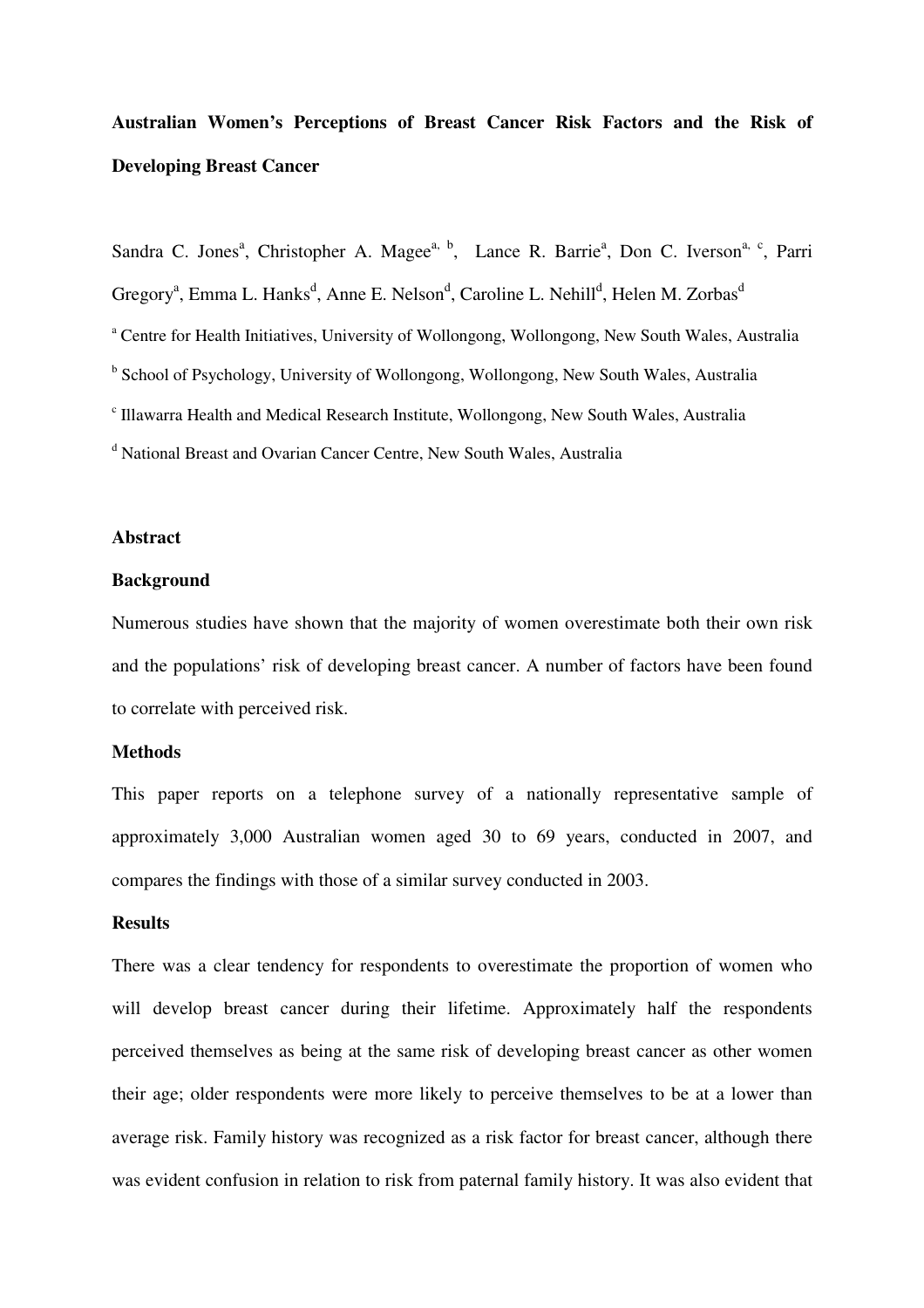the association between age and risk status is poorly understood, and misconceptions of breast cancer risk factors identified in the previous survey persisted in 2007.

#### **Conclusion**

Overall, these results suggest that there remains an educational challenge if we seek to increase the accuracy of women's perceptions of their risk for developing breast cancer, primarily in relation to the significance of age and family history as breast cancer risk factors.

#### **Introduction**

## **Women's Perceptions of Breast Cancer risk**

Numerous studies have shown that the majority of women overestimate both their own risk and the populations' risk of developing breast cancer (Buxton et al., 2003, Davids et al., 2004 and Smith et al., 1996). As hypothesized by many health behavior change models, some research supports the position that there is a positive association between risk perception and screening behavior; that is, the greater a woman's perceived risk, the more likely she is to comply with screening recommendations (Champion, 1999, Clemow et al., 2000, Hay et al., 2005, Lipkus et al., 2001 and Moser et al., 2007). However, it has also been argued that excessively overestimated perceptions of risk may deter some women from undergoing recommended screening (e.g., Calvocoressi et al., 2004 and Kash et al., 1995), including among women with a family history of breast cancer (Lerman et al., 1993 and Wong, 2009).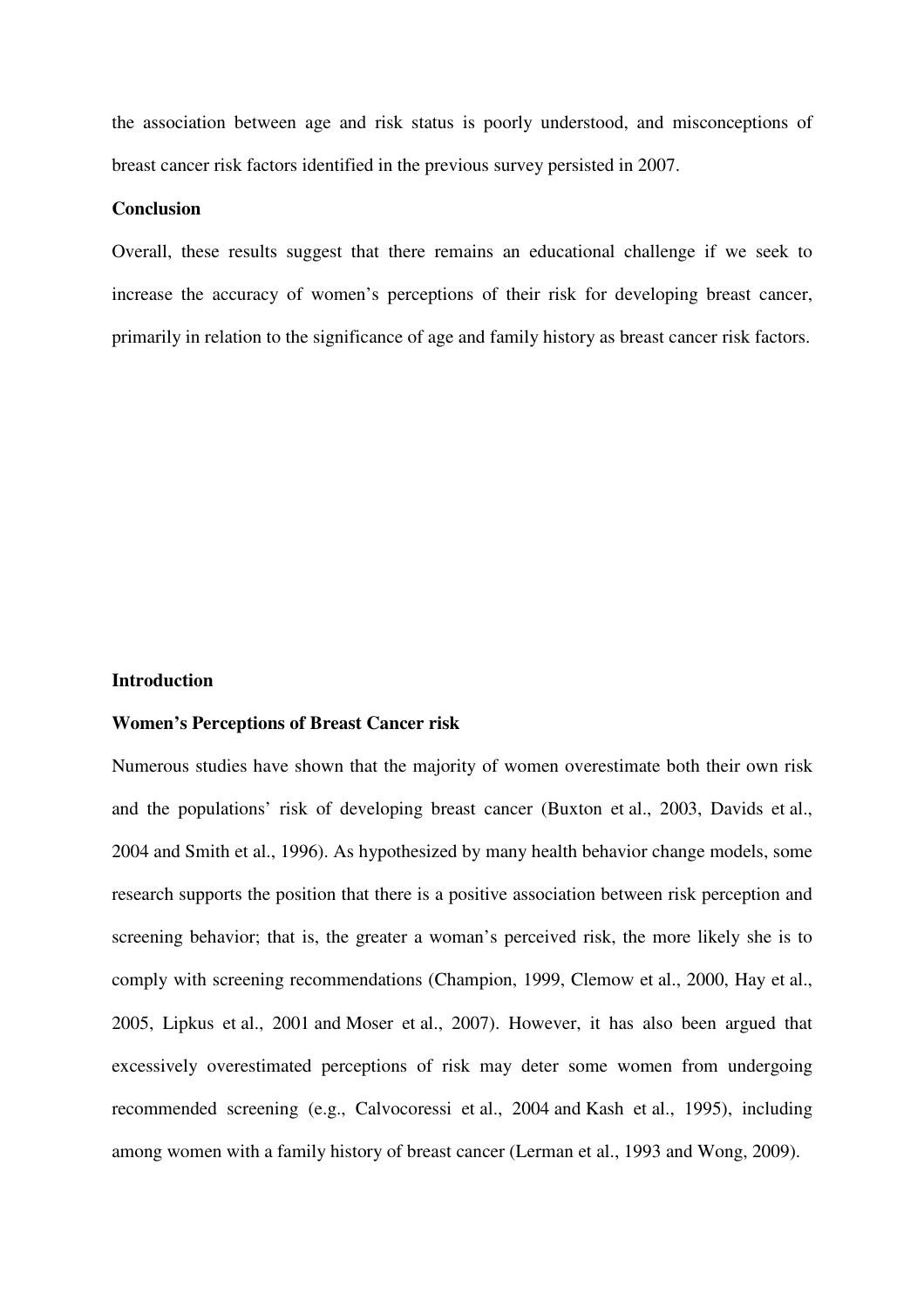It could be argued that public health campaigns focus on increasing women's awareness of breast cancer risk factors and thereby increasing their self-perceived risk. However, because a significant proportion of women currently overestimate their breast cancer risk, it might be more useful to see the goal of risk communication as helping women *more accurately* understand their risk (Bottorff et al., 2004 and Vernon, 1999). This approach is further justified on the basis of both theory and research which suggests that if the risk (i.e., perceived susceptibility) is too high and the condition involved (e.g., breast cancer) is perceived as being very serious, the woman might be less likely to take the recommended actions as a result of a high level of fear (Ruiter et al., 2004 and Witte, 1994).

## **Predictors/Correlates of Women's Risk Perceptions**

There is considerable evidence in the literature that younger women (i.e., those below the recommended age for mammographic screening) have the highest levels of perceived risk of breast cancer, despite being at the lowest actual risk (Alexander et al., 1996, Facione, 2002 and Yavan et al., 2010). However, there is also some evidence of a curvilinear pattern of risk perception, with lowest levels of risk perception among those aged 50 to 64 years (Polednak et al., 1991 and Smith et al., 1996).

It is generally agreed that women who are more knowledgeable about breast cancer risk factors, screening recommendations, and mammography are more likely to be screened (Pearlman et al., 1999 and Rimer et al., 2002). The limited research on the impact of education status on risk perception suggests a positive association between education level and accuracy of risk perceptions (Black et al., 1995 and Facione, 2002). There is also considerable evidence supporting a positive association between family history of breast cancer and increased levels of perceived risk (Lipkus et al., 1996 and Polednak et al., 1991).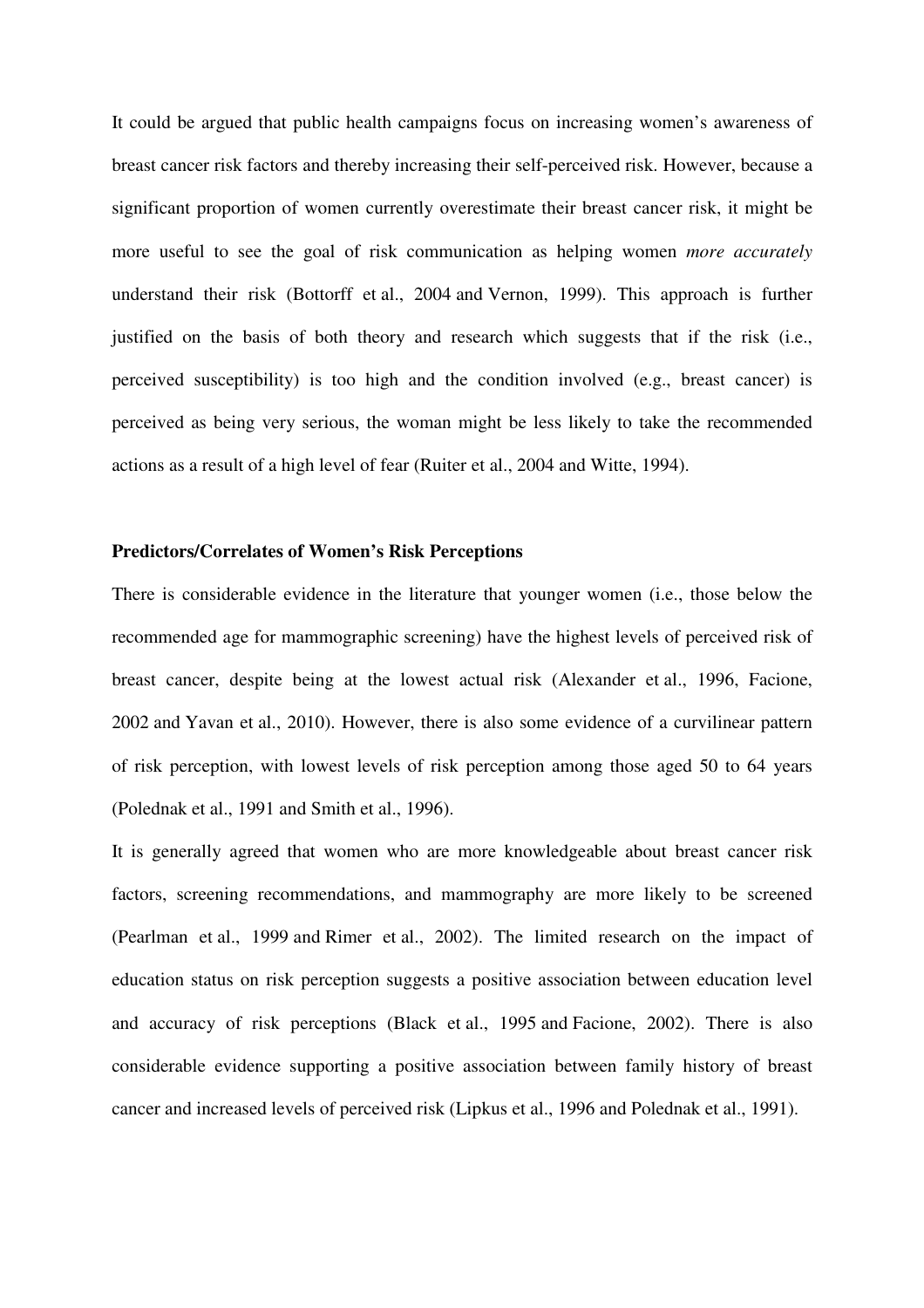Several other factors have been found to contribute to increased perceptions of breast cancer risk, including having had a prior benign breast symptom (Facione, 2002, Lipkus et al., 1996 and McQueen et al., 2008) and a range of physiological (e.g., general health) and psychological (e.g., stress) factors (Lipkus et al., 2001).

# **Research Questions**

The purpose of the current study was to examine awareness of breast cancer risk factors and perceived risk levels of breast cancer among a population-based sample of Australian women, to see whether these changed over a 4-year period, and to identify the demographic correlates of risk perceptions. We also sought to examine the reasons given by women for their perceived risk levels.

#### **Methodology**

The 2007 Breast and Ovarian Health Survey was conducted from October to December 2007. The 2007 sample design replicated the main features of the 1996 and 2003 surveys, which have been described previously (Barratt et al., 1997, Paul et al., 1999 and Villanueva et al., 2008). The study protocol was approved by the university's Human Research Ethics Committee.

Phone numbers were selected from the electronic telephone directory. For each successful phone call, a woman was selected randomly from those women in the household aged 30 to 69 years, using the last birthday method (Lavrakas, Stasny, & Harpuder, 2000). The sample was stratified by state or territory, plus a second stratification to separate capital cities from the rest of the state or territory (with the exception of Canberra/ACT owing to the extremely small number of ACT residents that do not live in Canberra). Sample sizes were set for each stratum to allow production of estimates for states and area type and state-by-state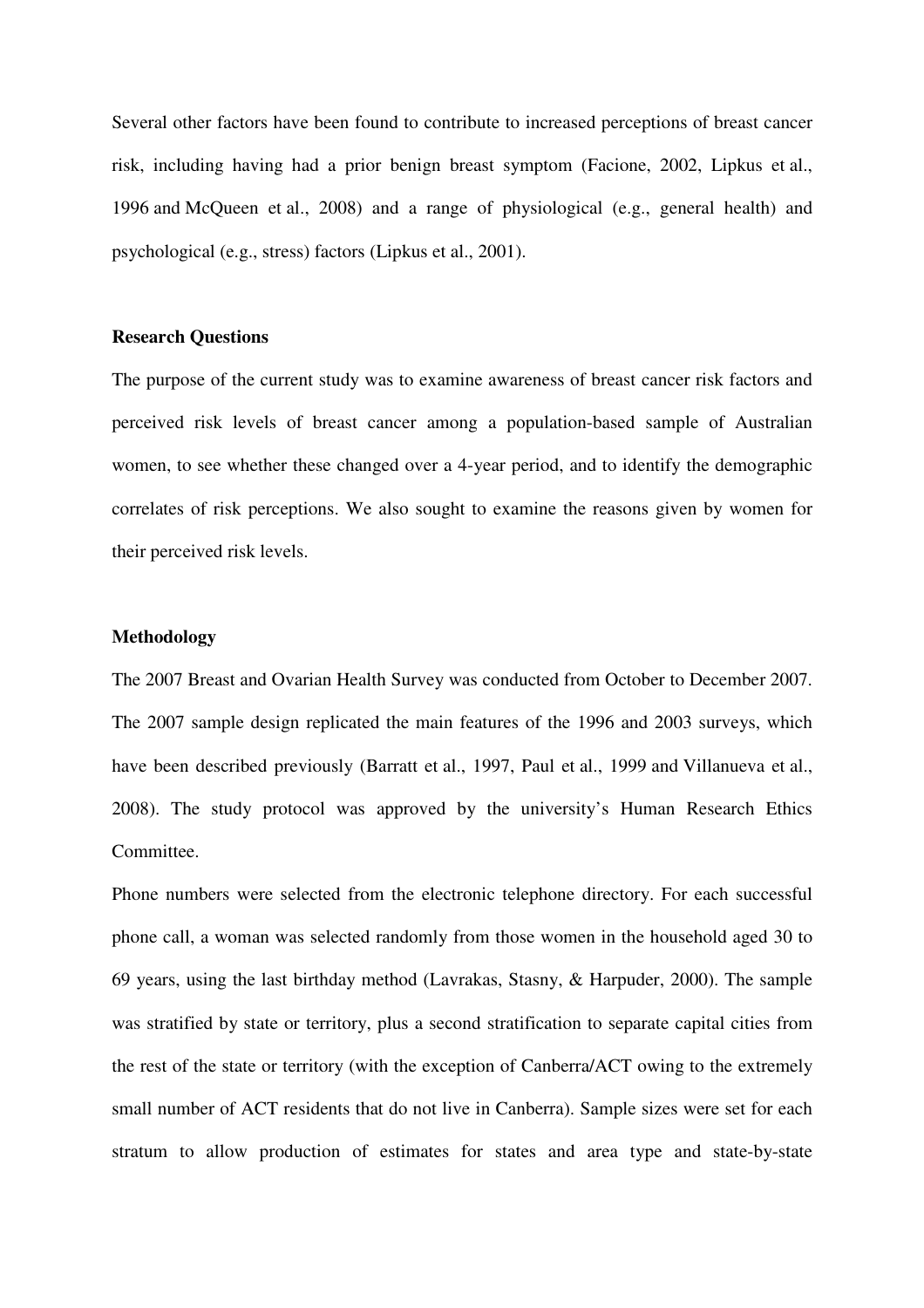comparisons. Details of the sample weighting methodology have been reported elsewhere (Villanueva et al., 2008). Estimates have been calculated using the survey weights. All statistical analyses, except reporting of demographic characteristics, were undertaken using the survey weights.

More than 26,000 telephone numbers were attempted, and at least five call attempts were made to selected telephone numbers. Only respondents who reported in a screening question that they had never had breast cancer were included in the survey.

#### **Survey Instrument**

The survey included a series of questions in relation to women's perceptions of population breast cancer risk, their own perceived comparative risk, their perceptions of breast cancer risk factors, and the factors that influenced their comparative risk perceptions.

Respondents were asked "How many women do you think will get breast cancer in their lifetime?" and were offered four answers (not rotated): 1 in 5, 1 in 8, 1 in 14, or 1 in 20 (in the 2003 survey, they were offered six answers: 1 in 5, 1 in 8, 1 in 11, 1 in 13, 1 in 16, or 1 in 20). The accepted incidence of breast cancer has risen to 1 in 8 since the last survey period (where it was 1 in 11 in 2003; Australian Institute of Health and Welfare and the National Breast Cancer Centre [NBCC], 2006). The "1 in 11" option, which was widely publicized, was therefore removed from the 2007 survey to effectively force women to choose between 1 in 8 and 1 in 14, with the aim to determine whether women could estimate lifetime risk in a "ball park" range, rather than testing their ability to exactly estimate this number.

Respondents were asked, "Compared to other women your age, what do you think the chances are that you might get breast cancer at some time in the future?" and responded by selecting one of the following five categories (with the order alternated; i.e., first to last, then last to first): a lot higher, a little higher, about the same, a little lower, or a lot lower.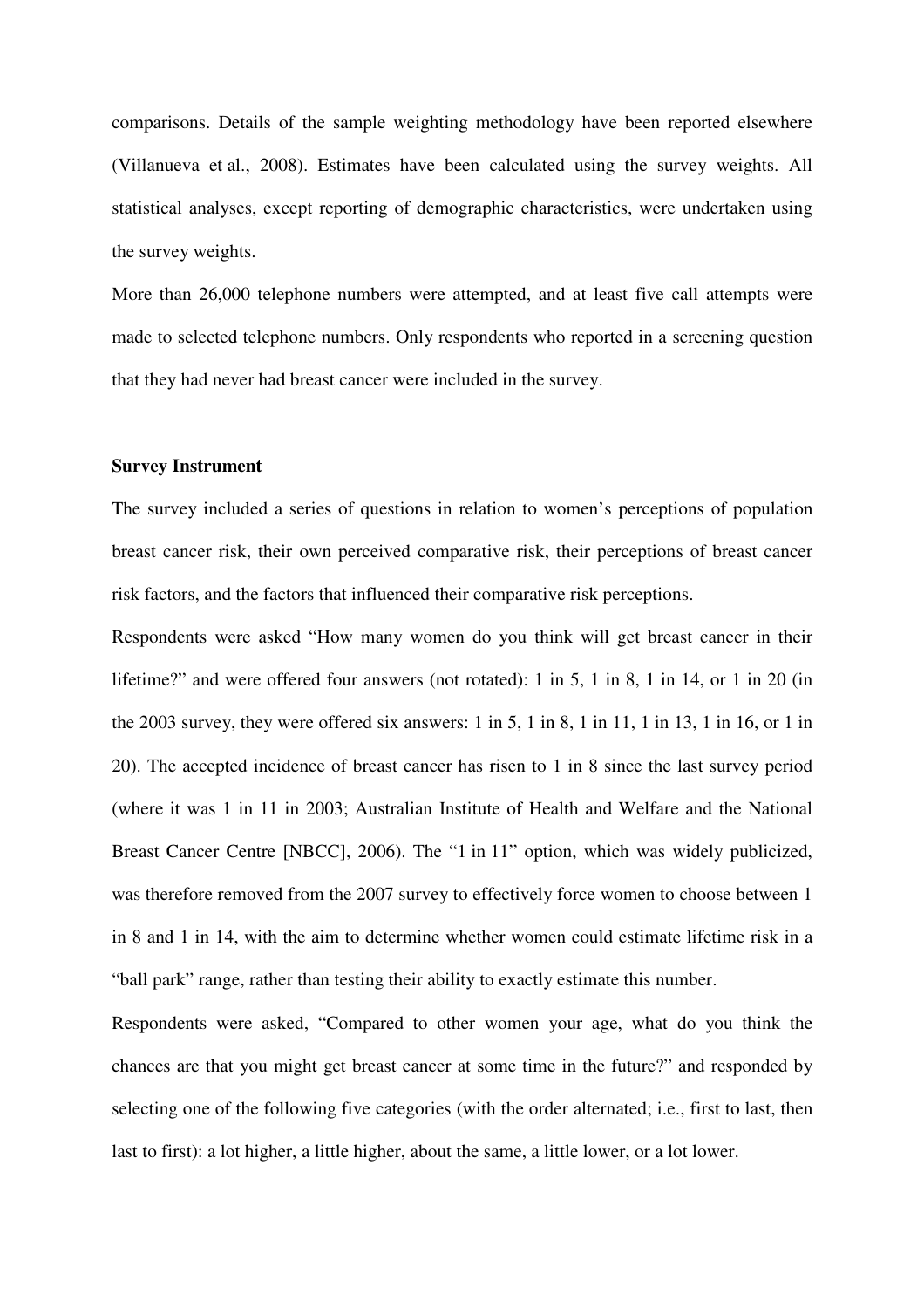Respondents were asked the question, "What do you think are the two biggest risk factors for developing breast cancer?" to assess recall of breast cancer risk factors (unprompted). They were then given the following instruction: "I'm going to read you a list of possible risk factors for breast cancer. For each one, tell me if you think it is a big risk, a small risk, or no risk," and were read a list of 15 possible risk factors in random order. Finally, they were asked, "What is the *main* reason for you thinking your chances of getting breast cancer are (specific response the person gave)?" This question was also asked in 2003 and differences in responses were compared using *Z*-tests of proportions.

Finally, they were asked a series of demographic questions (such as age, income, education level) and whether any members of their family had ever been diagnosed with breast cancer and, if so, what relation this person(s) was to the respondent.

## **Results**

#### **Sample Demographics**

The response rate in 2007 was 32% (35% in 2003); that is, of the eligible households that were identified 32% resulted in a completed interview. A total of 3005 women aged between 30 and 69 years were surveyed in 2007; the demographic characteristics of the sample are displayed in Table 1. Over three quarters of the respondents were married or in a de facto relationship and the majority reported having children. Approximately three quarters of respondents were born in Australia. There was a smaller proportion of respondents born in the United Kingdom (9.7%), New Zealand (2.7%), South Africa (0.8%), United States (0.7%), and Germany (0.7%). The remaining countries (<20 respondents each) represented a wide range of locations across most continents. Because one of the inclusion criteria for the survey was being sufficiently fluent in English, this sample consists predominantly of those for whom English is a first language, and underrepresents groups in which English is not the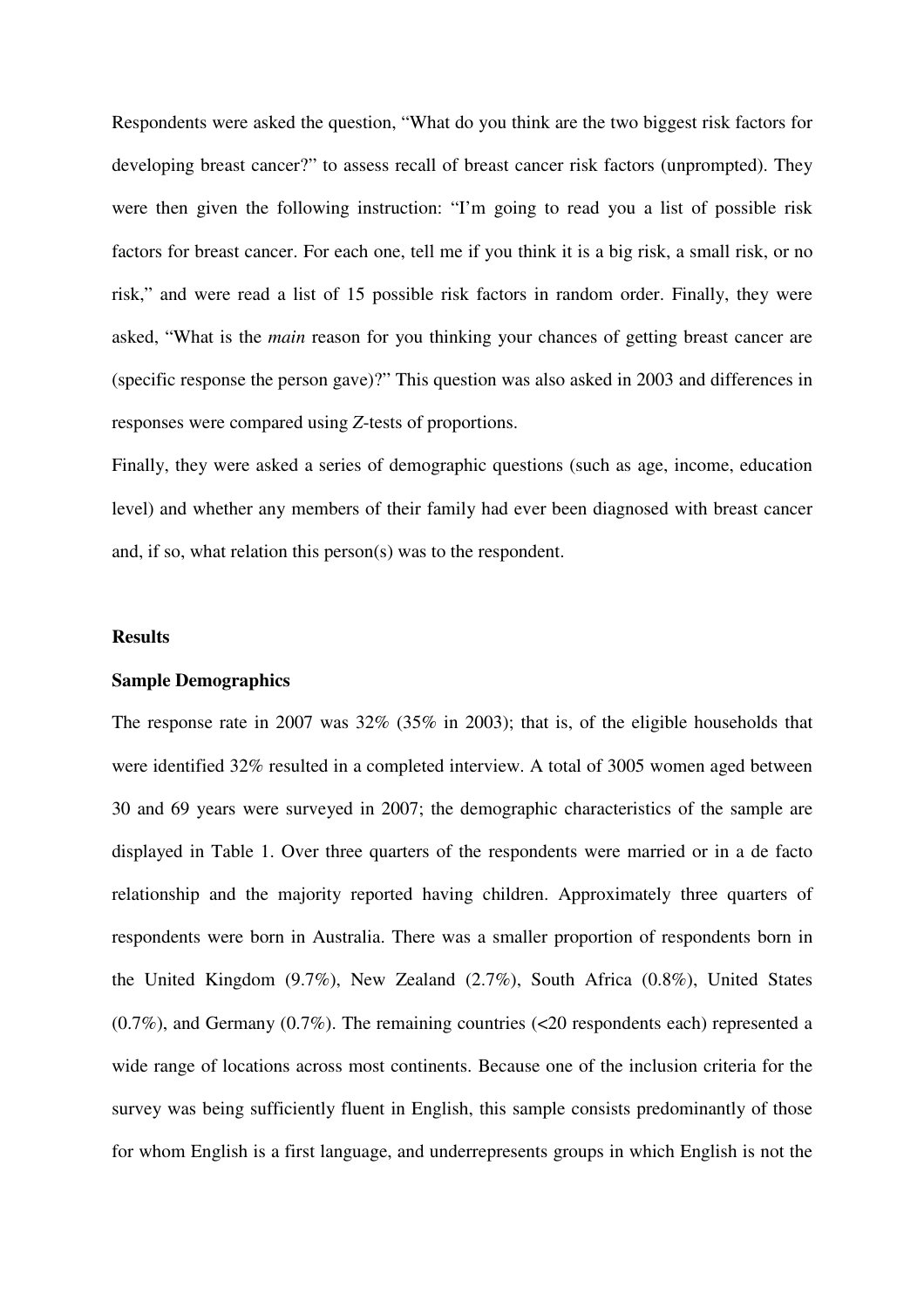first language. Fewer than 2% described themselves as being Aboriginal or Torres Strait Islander. Of the respondents, 44.5% reported completion of high school as their highest level of education, and a similar proportion had completed a tertiary degree or a certificate or diploma (50.1%). About two thirds of the sample was employed either full or part time (63.7%).

|                                   | 2003 | 2007                            | <i>p</i> -Value |
|-----------------------------------|------|---------------------------------|-----------------|
| Age (yrs), mean $(SD)$            |      | 47.58(10.18)49.25(10.65) < .001 |                 |
| <b>Marital</b> status             |      |                                 | .920            |
| Married/de facto                  | 77.3 | 77.4                            |                 |
| Other                             | 22.7 | 22.6                            |                 |
| Had children                      |      |                                 | .215            |
| Yes                               | 85.4 | 86.5                            |                 |
| N <sub>o</sub>                    | 14.6 | 13.5                            |                 |
| Country of birth                  |      |                                 | .027            |
| Australia                         | 73.1 | 75.6                            |                 |
| Other                             | 26.9 | 24.4                            |                 |
| Aboriginal/Torres Strait Islander |      |                                 | .844            |
| Yes                               | 1.5  | 1.5                             |                 |
| N <sub>0</sub>                    | 98.5 | 98.5                            |                 |
| <b>Employment status</b>          |      |                                 | .033            |
| Full time                         | 32.4 | 32.8                            |                 |
| Part time                         | 31.0 | 31.5                            |                 |
| Not in paid work                  | 22.0 | 23.6                            |                 |
| Retired                           | 14.6 | 12.1                            |                 |
| Perceived risk of breast cancer   |      |                                 | .017            |
| A lot higher                      | 4.9  | 6.1                             |                 |
| A little higher                   | 15.7 | 16.4                            |                 |
| About the same                    | 53.5 | 49.5                            |                 |
| A little lower                    | 16.2 | 17.6                            |                 |
| A lot lower                       | 9.7  | 10.5                            |                 |

Table 1. Demographic Characteristics of the Samples in 2003 and 2007

Data are presented as percentages unless indicated otherwise.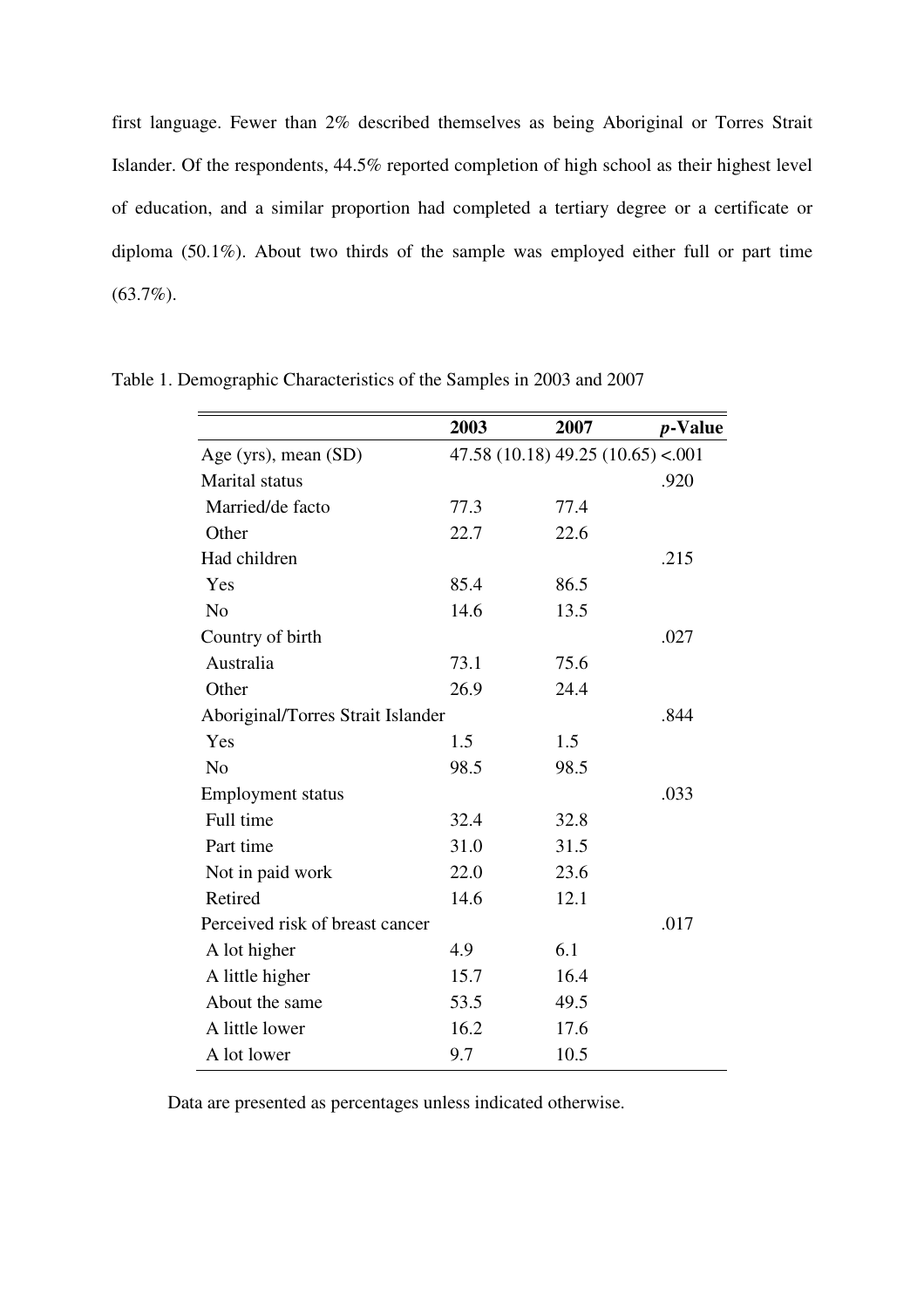A total of 2,995 respondents completed the survey in 2003. Table 1 displays the demographic characteristics of the sample in 2003 as well as differences between the 2003 and 2007 samples. Although the samples were similar on most variables, the 2007 sample was significantly older ( $t = 6.21$ ;  $p < .001$ ), were more likely to be born in Australia ( $\chi^2 = 4.86$ ;  $p$  $= .027$ ) and were less likely to be retired ( $\chi^2 = 8.71$ ;  $p = .033$ ).

Approximately one third of respondents reported having a family member diagnosed with breast cancer ( $n = 980$ ; 32.6%). Respondents were most likely to have an aunt with breast cancer (25.7%), which was also the most common relative in 2003 (28.1%), followed by grandmother and mother (20.1% each) and sister (9.0%). However, we cannot distinguish between those with "blood" relatives or other relatives with breast cancer.<sup>1</sup>

# **Perceptions of Population Breast Cancer Risk**

One third of the respondents (33.1%) correctly estimated the number of women who will develop breast cancer (1 in 8). Slightly fewer than half (47.8%) overestimated this number, with the remainder either underestimating (17.3%) or unable to provide an estimate. Those women who reported that one or more members of their family had been diagnosed with breast cancer were more likely to overestimate the incidence of breast cancer (50.9% compared with 46.2%;  $\chi^2 = 21.785$ ;  $p < .001$ ). There was a significant difference in the responses to this question between the three age groups of respondents (30–39, 40–49, and 50–59 years;  $\chi^2$  = 18.651;  $p = .017$ ; Table 2). Given the difference in response categories, it was not considered meaningful to compare results between 2003 and 2007 for this variable.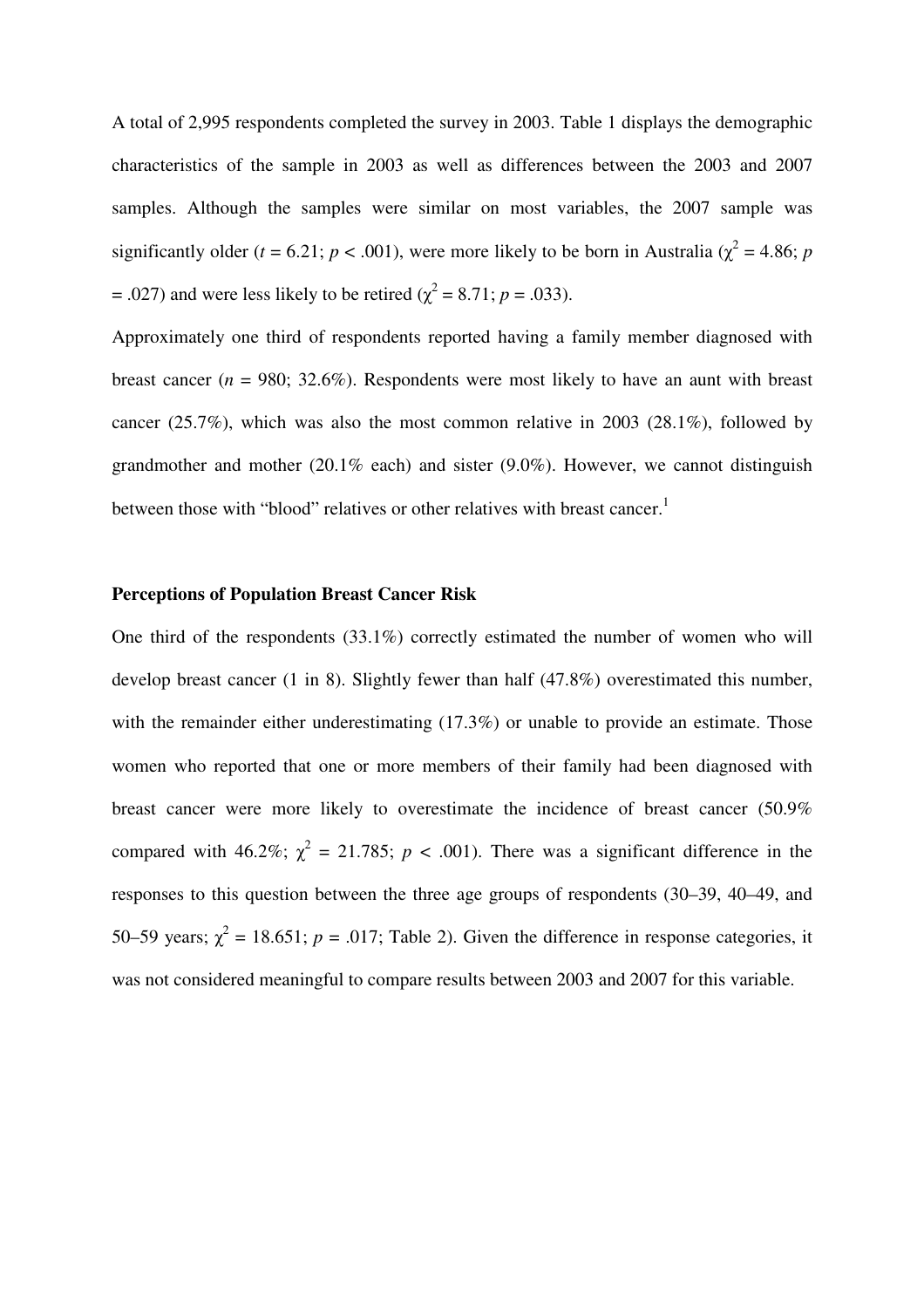**Table 2.** Respondents' Estimates of the Proportion of Women Who Will Develop Breast Cancer by Age Group and Self-Reported Family History of Respondents (2007 Sample)

|                |                                     |                                                       |      | 1 in 5   1 in 8   1 in 14  1 in 20  Cannot Say  Total |        |
|----------------|-------------------------------------|-------------------------------------------------------|------|-------------------------------------------------------|--------|
|                | Age group, yrs                      |                                                       |      |                                                       |        |
|                | 30-39 46.8% 36.8% 8.9%              |                                                       | 6.8% | 0.7%                                                  | 100.0% |
|                | 40-49 46.9% 33.0% 9.8%              |                                                       | 8.6% | 1.8%                                                  | 100.0% |
|                | $\overline{50-69}$ 49.0% 30.7% 9.3% |                                                       | 8.3% | 2.6%                                                  | 100.0% |
| Family history |                                     |                                                       |      |                                                       |        |
| Yes            |                                     | $\sqrt{\left  50.9\% \right  32.0\% }$   10.4%   5.0% |      | 1.6%                                                  | 100.0% |
| N <sub>o</sub> | $\ 46.2\% \ 33.6\% \ 8.8\%$         |                                                       | 9.4% | 1.9%                                                  | 100.0% |

#### **Perceived Own Comparative Risk of Developing Breast Cancer**

Approximately half of the respondents (49.5%) perceived themselves as being at "about the same" risk of breast cancer as other women their age. More respondents indicated that they perceived themselves as being at a reduced risk rather than an elevated risk (28.1% vs. 22.5%). A similar trend was observed in 2003 (Table 1), but there were some differences ( $\chi^2$  $= 12.03$ ;  $p = .017$ ). In particular, respondents in 2007 were more likely to indicate an increased risk (22.5% vs. 20.6%), less likely to indicate the same risk (49.5% vs. 53.5%), and more likely to indicate a lower risk (28.1% vs. 25.9%).

In 2007, there was also a significant association between age and perceived risk, with females aged 30 to 39 more likely to perceive a higher risk (25.8%) compared with those aged 40 to 49 years (22.9%) and 50 to 69 years (20.1%;  $\chi^2 = 65.22$ ;  $p < .001$ ). This trend was also observed in 2003 ( $\chi^2$  = 42.47; *p* < .001), and suggests that younger women as a group have heightened perceptions of risk. It is important to note that the question asked was "Compared with other women your age," so respondent age is not associated with the "correct" response to this question.

Respondents were dichotomized by household income (gross income <\$481 per week compared with >\$481 per week); those in the lower income group more likely to perceive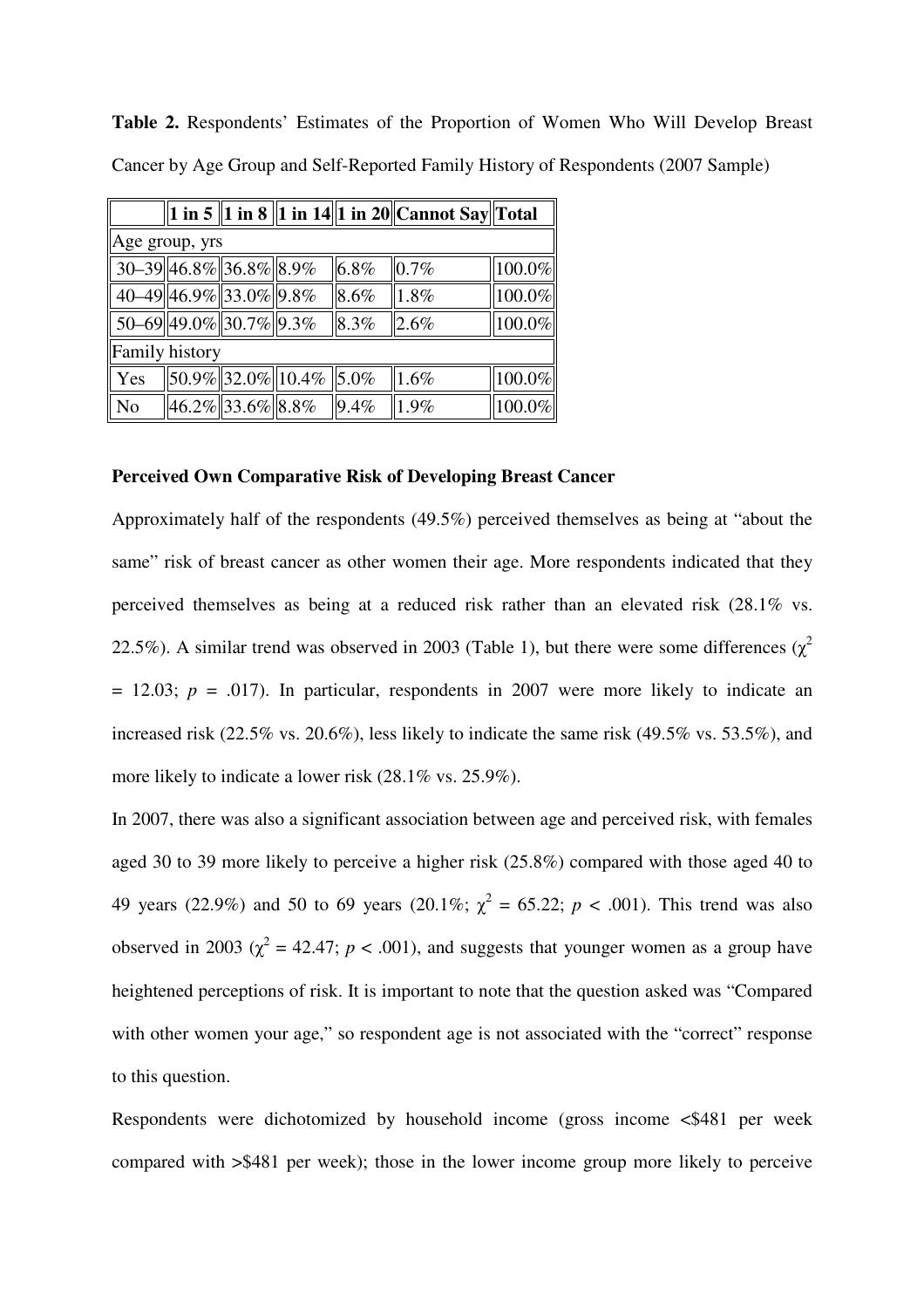themselves as being at a greater risk of developing breast cancer ( $\chi^2$  = 11.405; *p* = .003). There were no significant differences by residential location (urban vs. non-urban), Aboriginal and Torres Strait Islander (ATSI) status, education (no post-secondary, trade/diploma, tertiary), whether respondents had children,<sup>2</sup> or marital status ("single" vs. "partnered").

Backward stepwise multiple regression was performed to identify factors independently associated with perceived susceptibility to breast cancer. The dependent variables entered into the model were ATSI status (ATSI, non-ATSI), employment status (employed, not employed), country of birth (Australia, overseas), marital status (single, partnered), number of children  $(≤3, >3)$ , education level (i.e., high school or less, tertiary qualification/trade), and age in years. The best fitting model indicated that a combination of age, country of birth, and education level significantly predicted perceived susceptibility to breast cancer  $(F_{3, 2585} =$ 16.525; *p* < .001;  $R^2 = 0.02$ ). In particular, lower age (β = 0.012; *p* < .001) and higher education level ( $\beta = 0.121$ ;  $p = .002$ ) significantly predicted a higher perceived risk of breast cancer; there was evidence of a weak association between country of birth and perceived susceptibility but this was not significant ( $\beta$  = 0.080; *p* = .075). Using the same approach for the 2003 data, lower age, being born overseas, being single, and being ATSI were significantly associated with higher perceived risk of breast cancer ( $F_{4, 2742} = 18.909$ ;  $p <$  $.001; R^2 = 0.027$ .

## **Perceptions of Breast Cancer Risk Factors**

As shown in Table 3, 36.2% of respondents identified a family history of breast cancer (on the mother's or father's side) as a risk factor. The other commonly identified risk factors included smoking (14.9%), being overweight (5.7%), poor diet (5.6%), and other health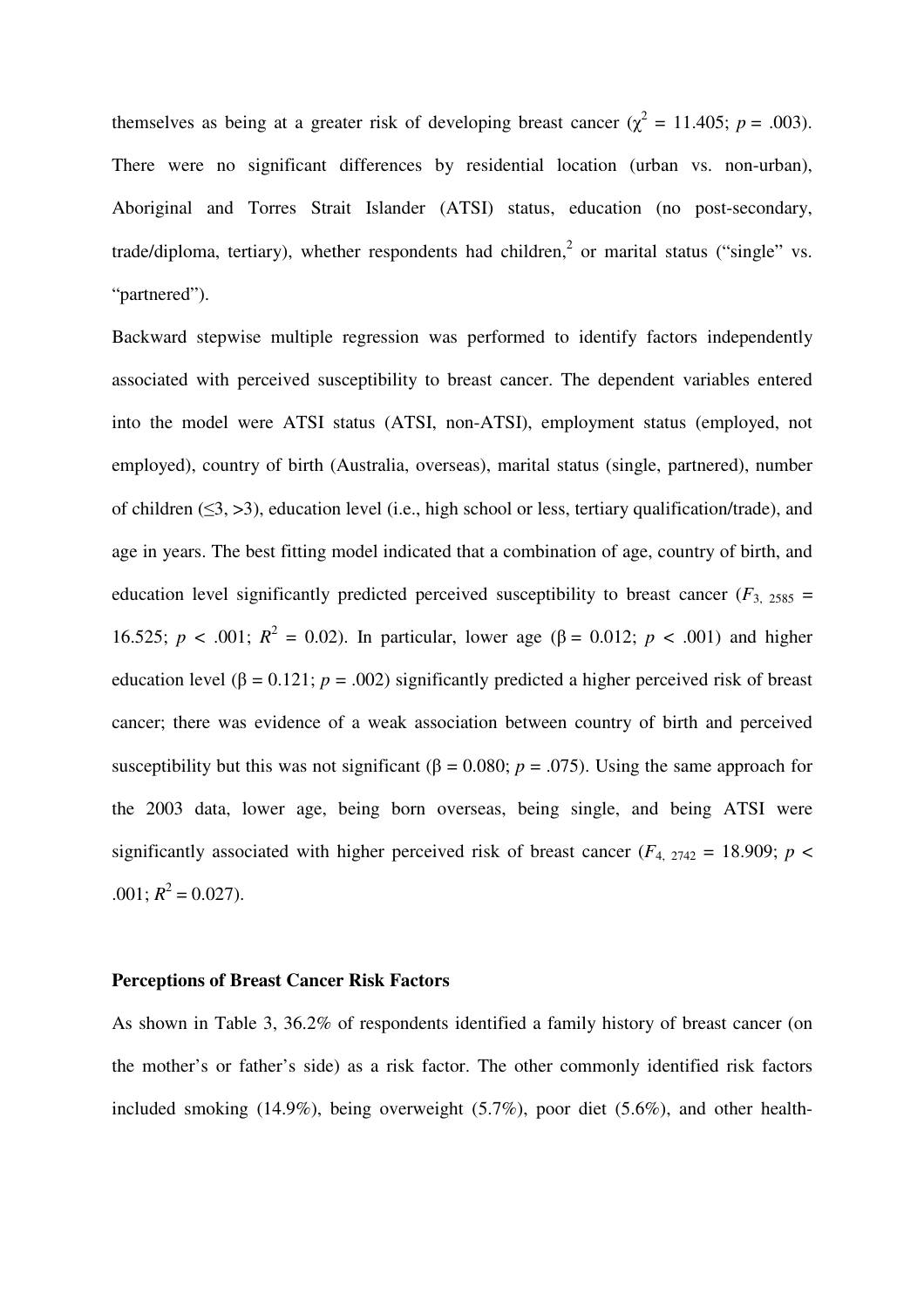impairing behaviors such as alcohol consumption and low exercise (5.4%). Furthermore, 14.8% of respondents did not identify any risk factors.

|                                 |            | 30–39 Years 40–49 Years 50–69 Years Total |            |             |
|---------------------------------|------------|-------------------------------------------|------------|-------------|
| Family history                  | 587 (36.4) | 611 (37.3)                                | 856 (35.3) | 2056 (36.2) |
| Smoking                         | 269 (16.7) | 250(15.3)                                 | 328 (13.5) | 847 (14.9)  |
| Other health behaviors 91 (5.7) |            | 92(5.6)                                   | 125(5.2)   | 309(5.4)    |
| Overweight                      | 61(3.8)    | 87(5.3)                                   | 174(7.2)   | 322(5.7)    |
| Diet                            | 94(5.8)    | 96(5.9)                                   | 129(5.3)   | 320(5.6)    |
| Getting older                   | 56(3.5)    | 57(3.5)                                   | 40(1.6)    | 152(2.7)    |
| <b>Stress</b>                   | 25(1.5)    | 50(3.1)                                   | 76(3.1)    | 151(2.7)    |
| Other reason                    | 261 (16.2) | 172(10.6)                                 | 178 (7.3)  | 682 (12.0)  |
| Cannot say                      | 167(10.4)  | 219 (13.4)                                | 462 (19.0) | 841 (14.8)  |

**Table 3.** Respondents' Perceptions of the Main Risk Factor for Breast Cancer (2007 Sample)

Figures in parenthesis indicate percent.

Importantly, the biggest risk factors for breast cancer, being female and ageing (or "getting older") were not spontaneously mentioned by the majority of respondents. None of the respondents mentioned gender ("being a woman"), although it is possible that this was an underlying assumption that they felt did not need to be articulated. "Age" constituted only 2.7% of responses to this (unprompted) question; again, it is possible that respondents were considering the question based on their own risk (with age as a given) rather than the risk for all women. Further, a considerable number of the responses given by women were factors that are not supported by research, including a bump or knock to the breasts, smoking, stress, or use of underarm deodorant or antiperspirants; and 4.8% of women (i.e., approximately 1 in 8) could not name more than one risk factor for breast cancer.

The risk factors identified across age groups are also shown in Table 3. *Z*-Tests of proportions were performed to compare responses between the age groups. Because three comparisons were performed for each risk factor, statistical significance was determined by a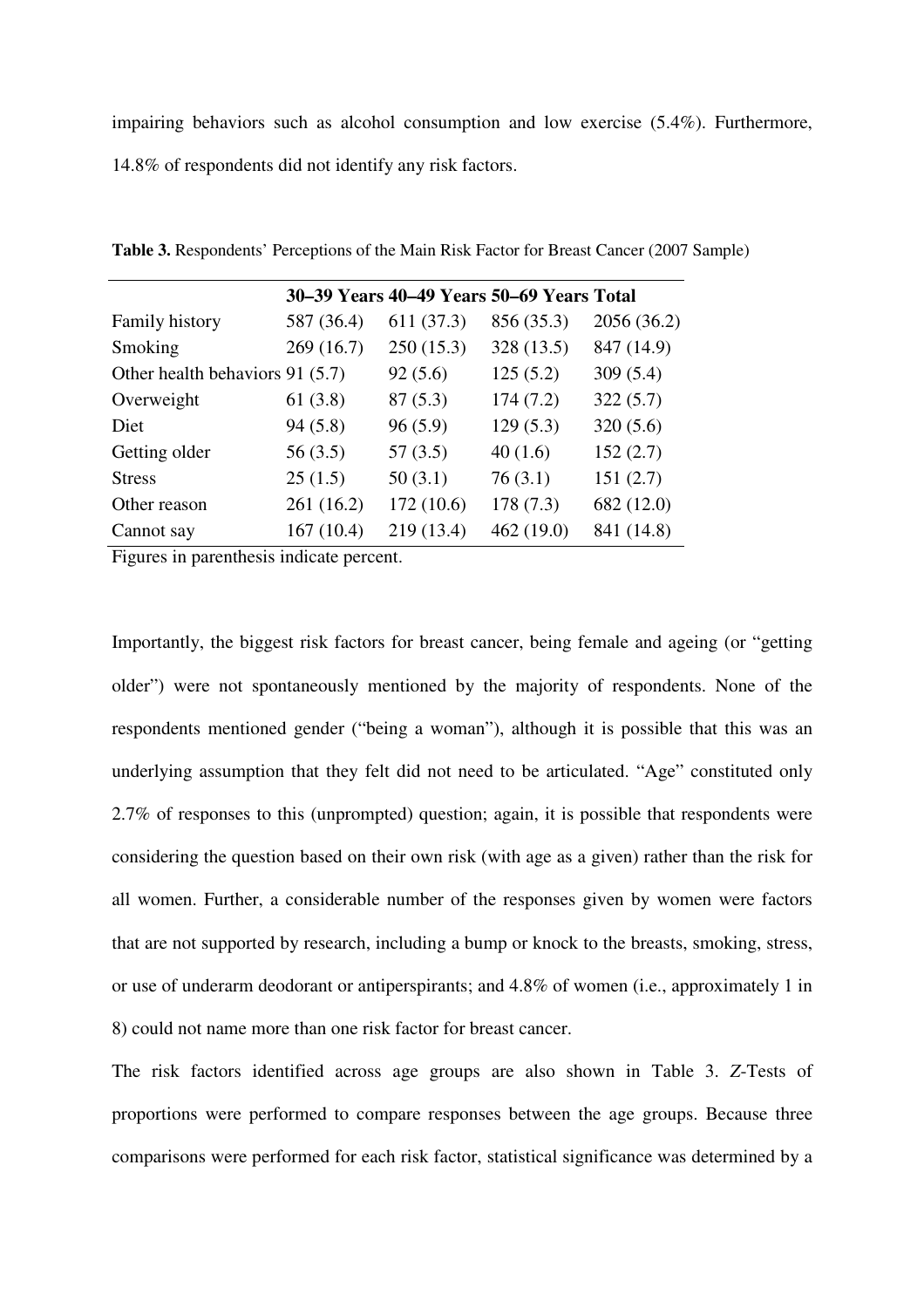*p*-value < .017. Fewer women aged 50 to 69 years identified smoking ( $Z = 2.756$ ;  $p = .006$ ) and getting older  $(Z = 3.638; p < .001)$  as risk factors compared with those aged 30 to 39 years; fewer females aged 50 to 69 years also identified getting older as a risk factor compared with those aged 40 to 49 years ( $Z = 3.686$ ;  $p < .001$ ). Finally, more females aged 50 to 69 years identified stress as a risk factor compared with those aged 30 to 39 years (*Z* = 3.051;  $p = .002$ ) and those aged 40 to 49 years ( $Z = 2.748$ ;  $p = .006$ ).

The results for nine of the most common/relevant risk factors from the prompted list of "possible" risk factors are shown in Table 4.

**Table 4.** Respondents' Prompted Perceptions of Possible "Risk Factors" for Breast Cancer

|                            |                |           | 2003 2007 $\chi^2$ | <i>p</i> -Value |
|----------------------------|----------------|-----------|--------------------|-----------------|
| Mothers side: 1 relative   |                |           | $120.31 \le 0.001$ |                 |
| No risk                    | 3.0            | 0.8       |                    |                 |
| Small risk                 |                | 17.7 10.0 |                    |                 |
| Big risk                   | 79.3 89.2      |           |                    |                 |
| Mother's side: >1 relative |                |           | 45.67 < 0.001      |                 |
| No risk                    | $2.8\quad 0.8$ |           |                    |                 |
| Small risk                 | 8.3 6.3        |           |                    |                 |
| Big risk                   |                | 88.9 92.9 |                    |                 |
| Father's side: 1 relative  |                |           | 103.012 < 001      |                 |
| No risk                    | 15.5 7.6       |           |                    |                 |
| Small risk                 | 56.0 65.8      |           |                    |                 |
| Big risk                   | 28.4 26.6      |           |                    |                 |
| Father's side: >1 relative |                |           | 93.99              | < 0.001         |
| No risk                    | 12.5 5.9       |           |                    |                 |
| Small risk                 | 45.7 43.4      |           |                    |                 |
| Big risk                   | 41.8 50.7      |           |                    |                 |
| Smoking                    |                |           | $23.71 \t < .001$  |                 |
| No risk                    | 7.8 4.7        |           |                    |                 |
| Small risk                 | 24.6 25.8      |           |                    |                 |
| Big risk                   | 67.7 69.5      |           |                    |                 |
| <b>Taking HRT</b>          |                |           | 53.09              | < 0.001         |
| No risk                    | 4.8 5.7        |           |                    |                 |
| Small risk                 | 41.8 50.7      |           |                    |                 |
| Big risk                   |                | 53.4 43.6 |                    |                 |
| Oral contraceptive pill    |                |           | 16.41              | < .001          |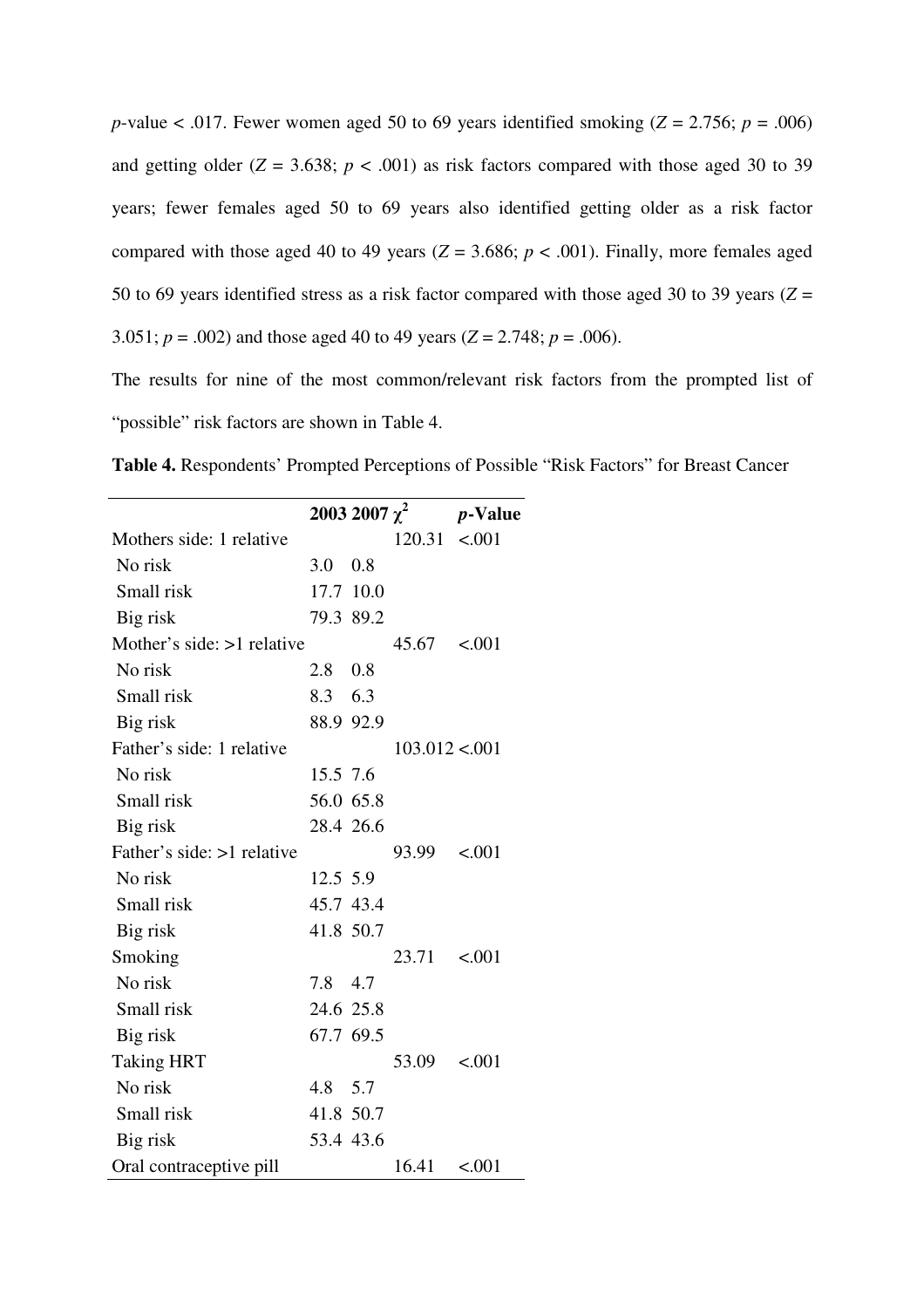|               | 2003 2007 $\chi^2$ | <i>p</i> -Value |
|---------------|--------------------|-----------------|
| No risk       | 11.0 10.7          |                 |
| Small risk    | 56.6 61.5          |                 |
| Big risk      | 32.5 27.8          |                 |
| Getting older | 12.52              | .002            |
| No risk       | 10.9 8.2           |                 |
| Small risk    | 37.2 37.9          |                 |
| Big risk      | 51.9 53.8          |                 |
| Overweight    | $121.04 \le 0.01$  |                 |
| No risk       | 23.4 14.5          |                 |
| Small risk    | 47.5 44.8          |                 |
| Big risk      | 29.0 40.7          |                 |

*Abbreviation:* HRT, hormone replacement therapy.

Consistent with results from the previous unprompted question, having a relative on the mother's side with breast cancer was seen by almost all respondents as being a big risk (a relative, 89.2%; more than one relative, 92.9%). Consistent with findings from the unprompted question and 2003 survey findings, there was a definite difference in perceptions of the risk of a history of breast cancer in the mother's versus the father's family (89.0% vs. 26.6% identifying "a relative" on the mother's or father's side, respectively, as a big risk). Approximately two thirds of respondents (69.5%) believed that smoking posed a "big risk" for the development of breast cancer. However, there is currently no strong evidence to support an association between smoking and breast cancer (NBCC, 2006). In the previous (unprompted) question, only 2.7% of respondents identified getting older as a "big" risk factor for breast cancer. However, results from this (prompted) question indicate that slightly more than half (53.8%) of respondents recognize getting older as a major risk factor for breast cancer when prompted. However, 37.9% of respondents rated getting older as a "small risk" for breast cancer, and 8.2% as "no risk."

Other factors that more than one third of the respondents identified as being "big risks" were stress, being overweight, and taking hormone replacement therapy (HRT). The former is not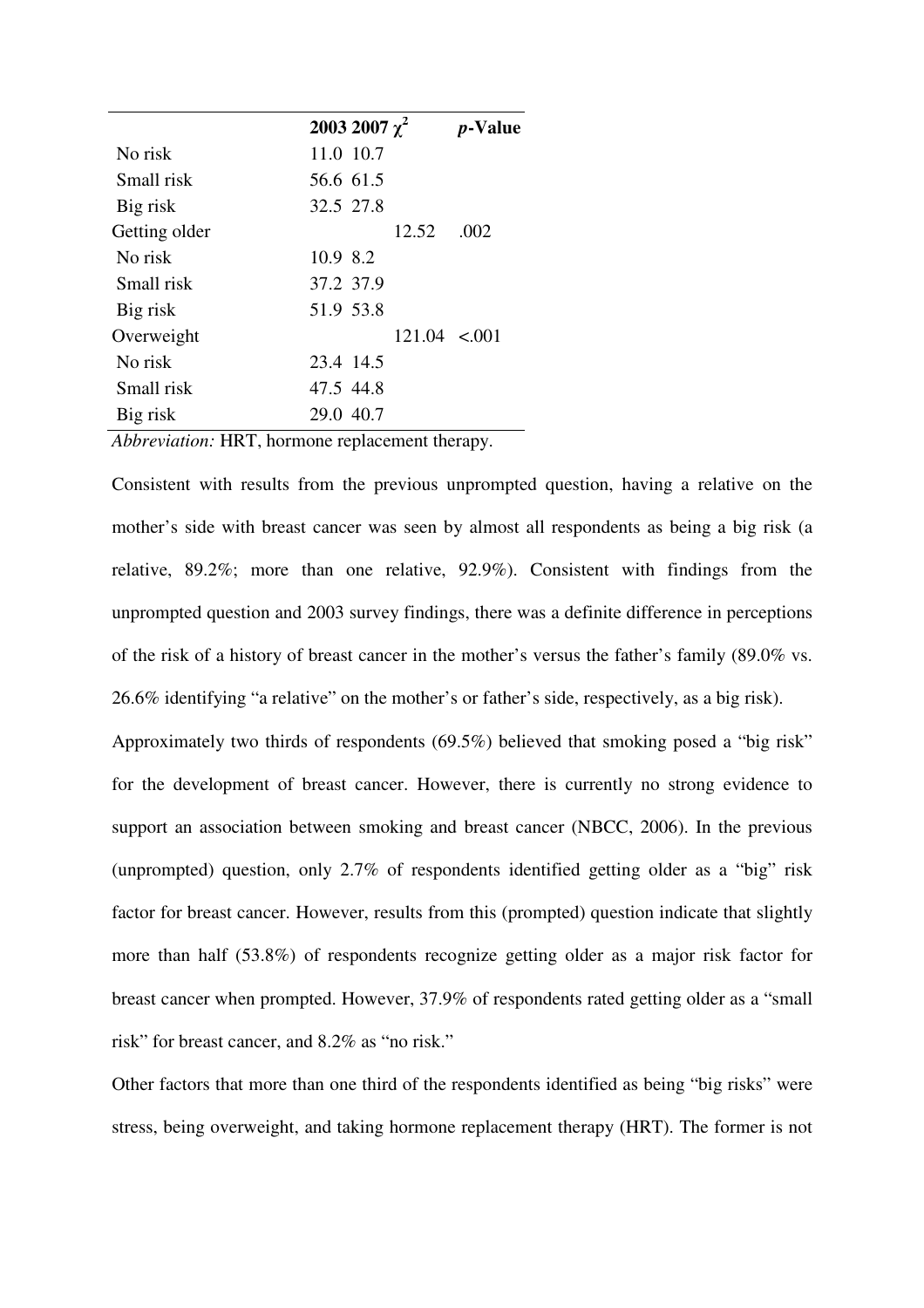supported by current evidence and the latter two have been found to be modest risks for breast cancer (NBCC, 2006).

As shown in Table 4, people in 2007 were significantly more likely to rate history of breast cancer on the mother's or father's side as a big risk factor for breast cancer compared with those in 2003. In addition, people in 2007 were significantly more likely to identify smoking and getting older as big risk factors, but were less likely to indicate that taking HRT or the oral contraceptive pill were big risk factors. HRT and the oral contraceptive pill have been found to be modest risk factors (NBCC, 2006). Awareness of the importance of exercise remains low, with 56.6% identifying lack of exercise as a small risk and 22.1% as no risk.

Analysis of the remaining factors indicated that many respondents correctly rated abortion (48.6%), use of underarm deodorant (39.4%), and a bump or knock to the breasts (23.1%) as "no risk" (data not shown). However, when we consider both "big" and "small" risk perceptions, we find that 73% see a bump or knock, 54.8% use of underarm deodorant as conferring a risk, and 89.6% "stress" as risk factors for breast cancer.

#### **Association Between Perceptions of Risk and Perceptions of Risk Factors**

## **Perceived higher than average risk**

The most frequently cited main reason given for higher than average personal risk perceptions was family history of breast cancer (61.1% in 2007 vs. 59.6% in 2003;  $p > .05$ ) followed by age  $(8.5\%$  in 2007 vs.  $5.1\%$  in 2003;  $p = .016$ ), a perception that the condition was so common  $(4.3\%$  in 2007 vs.  $3.2\%$  in 2003;  $p > .05$ ) and unhealthy lifestyle behaviors  $(3.5\%$  in 2007 vs.  $1.7\%$  in 2003;  $p > .05$ ). When the two main reasons were combined, the most common correlates of higher than average personal risk included family history (68.0% in 2007 vs. 72.7% in 2003; *p* > .05), age (12.9% in 2007 vs. 9.5% in 2003; *p* > .05), unhealthy lifestyle behaviors (9.0% in 2007 vs.  $4.4\%$  in 2003;  $p < .001$ ), and a perception that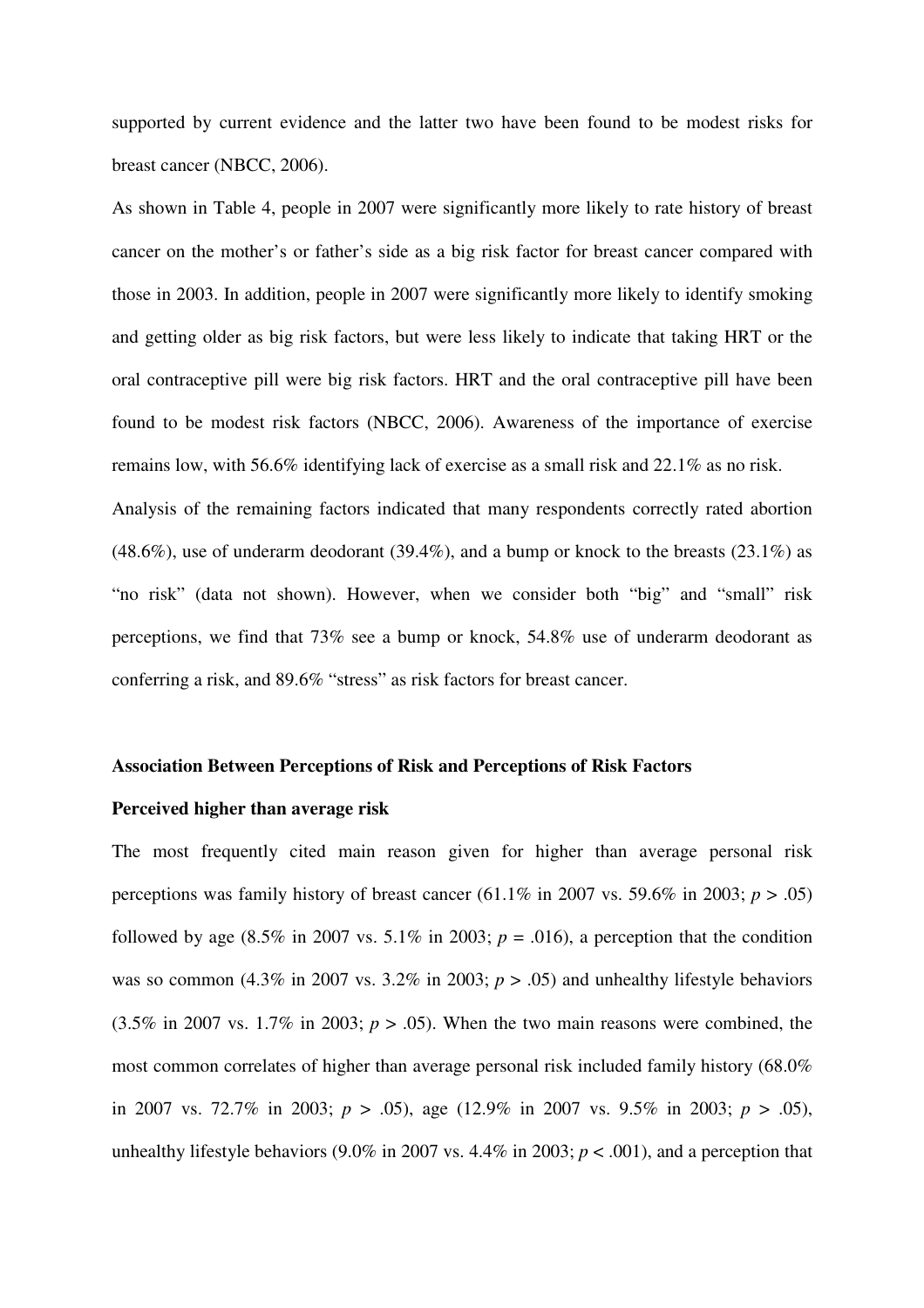the condition is so common  $(5.6\%$  in 2007 vs. 7.6% in 2003;  $p > .05$ ). Finally, when all of the reasons given were summed (Table 5),  $68.6\%$  indicated family history (73.8% in 2003; *p* = .040), 13.7% indicated an unhealthy lifestyle (7.3% in 2003; *p* < .001), 13.5% indicated age (10.4% in 2003;  $p > .05$ ), and 7.7% indicated smoking (11.6% in 2003;  $p = .017$ ).

|                                 | <b>Lower Risk</b> |                  | <b>Average Risk</b> |               |                     | <b>Higher Risk</b>                               |      |                  |         |
|---------------------------------|-------------------|------------------|---------------------|---------------|---------------------|--------------------------------------------------|------|------------------|---------|
|                                 |                   | $2003  2007  p*$ |                     |               | $ 2003   2007   p*$ |                                                  |      | $2003  2007  p*$ |         |
| Family history                  | 7.5               | 9.4              | .171                | $12.6$   12.3 |                     | .803                                             | 73.8 | 68.6             | .040    |
| No family history               | 68.6              | 63.6             | .034                | 47.6 28.9     |                     | <.001 8.8                                        |      | 1.8              | < .001  |
| Smoking                         | 1.0               | 1.1              | .849                | 1.2           | 1.9                 | .114                                             | 11.6 | 7.7              | .017    |
| It is so common                 | 4.7               | 0.7              |                     |               |                     | $\leq 0.001$   31.6   25.6    $\leq 0.001$   8.0 |      | 5.6              | .085    |
| <b>Stress</b>                   | 6.8               | 4.5              | .044                | 2.5           | 2.4                 | .857                                             | 5.3  | 4.3              | .401    |
| Age                             | 4.9               | 4.8              | .928                | 7.3           | 5.3                 | .023                                             | 10.4 | 13.5             | .087    |
| Healthy lifestyle               | 84.7              | 93.8             | <.001 35.0          |               | 36.3                | .453                                             | 11.4 | 2.6              | < .001  |
| Unhealthy lifestyle             | 3.9               | 3.4              | .596                | 4.1           | 6.0                 | .016                                             | 7.3  | 13.7             | < 0.001 |
| Hormone replacement therapy 5.4 |                   | 2.2              | $< .001$ 4.8        |               | 1.6                 | $< .001$ 6.1                                     |      | 3.9              | .069    |
| Contraceptive pill              | 4.4               | 2.2              | .013                | 3.3           | 2.3                 | .093                                             | 4.2  | 3.0              | .107    |
| Regular checkups                | 21.3              | $21.5$ .920      |                     | 8.0           | 7.8                 | .841                                             | 0.9  | 2.4              | .037    |
| Other reason                    | 21.2              | 22.3             | .589                | 19.0          | 23.2                | .004                                             | 30.5 | 28.2             | .363    |

| <b>Table 5.</b> All Named Reasons for Estimated Own Comparative Risk |  |
|----------------------------------------------------------------------|--|
|----------------------------------------------------------------------|--|

∗ *p*-Value derived from a *Z*-test of proportions.

# **Perceived average risk**

The most common first-mentioned reason given by women who believed that they have an average chance of developing breast cancer was that they do not have a family history of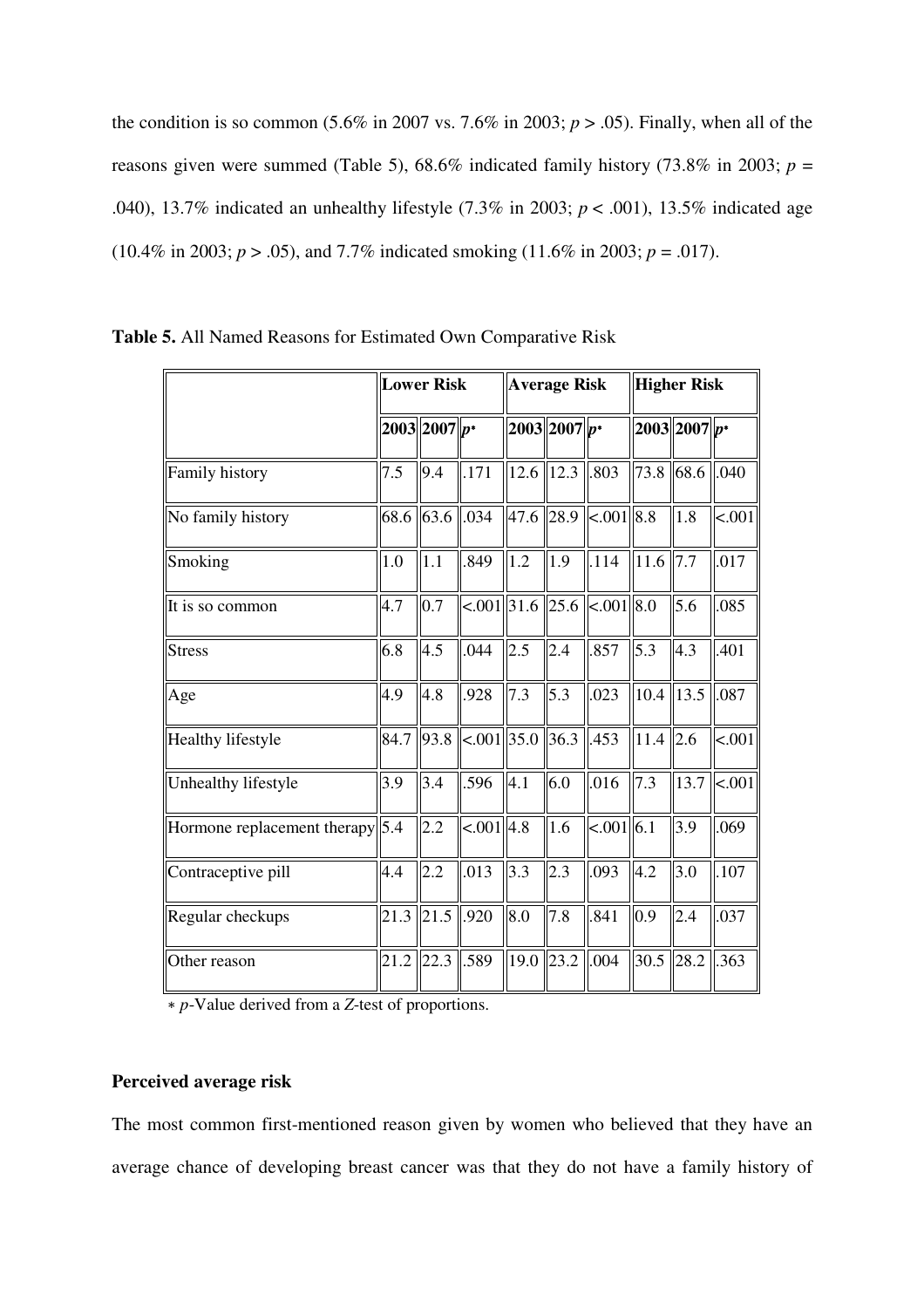breast cancer (24.5% in 2007 vs. 40.2% in 2003;  $p < .001$ ). This was followed by a perception that it is so common (21.5% in 2007 vs. 21.6% in 2003; *p* > .05), with 7.7% also indicating that it was because they believed they lived a healthy lifestyle  $(4.8\%$  in 2003;  $p <$ .001). In terms of the combined first and second reasons, 27.9% indicated it was because they had no family history (46.5% in 2003;  $p < .001$ ), 24.9% indicated that it was so common (30.2% in 2003;  $p < .001$ ), and 22.9% indicated that it was because they led a healthy lifestyle (18.3% in 2003;  $p < .001$ ). When all reasons were combined (Table 5), the most common reasons were having a healthy lifestyle  $(36.3\%$  in 2007 vs.  $35.0\%$  in 2003;  $p > .05$ ), no family history  $(28.9\%$  in 2007 vs. 47.6% in 2003;  $p < .001$ ), and because it is so common (25.6% in 2007 vs. 31.6% in 2003; *p* < .001).

#### **Perceived lower than average risk**

Virtually all of these respondents (96.9% in 2007 and 96.7% in 2003) were able to identify at least one reason for their being at lower than average risk. The primary driver of respondents' main perception of themselves being at lower than average risk of breast cancer was again the absence of a family history  $(54.2\% \text{ in } 2007 \text{ vs. } 53.1\% \text{ in } 2003; p > .05)$  followed by healthy lifestyle (17.0% in 2007 vs. 15.7% in 2003; *p* > .05) and regular checkups (9.8% in 2007 vs. 8.2% in 2003;  $p > 0.05$ ). When the first two reasons were combined, 61.8% indicated no family history (66.5% in 2003;  $p = .049$ ), 58.4% indicated a healthy lifestyle (27.4% in 2003;  $p < .001$ ) and 17.3% indicated regular check-ups (8.2% in 2003;  $p < .001$ ). When all reasons were combined, 93.8% indicated a healthy lifestyle  $(84.7\%$  in 2003;  $p < .001$ ), 63.6% indicated the absence of family history (68.6% in 2003;  $p = .034$ ), and 21.5% indicated regular checkups (21.3% in 2003; *p* > .05).

Respondents were asked "Compared with 5 years ago do you think your chances of developing breast cancer are now?", with the following response options read out (order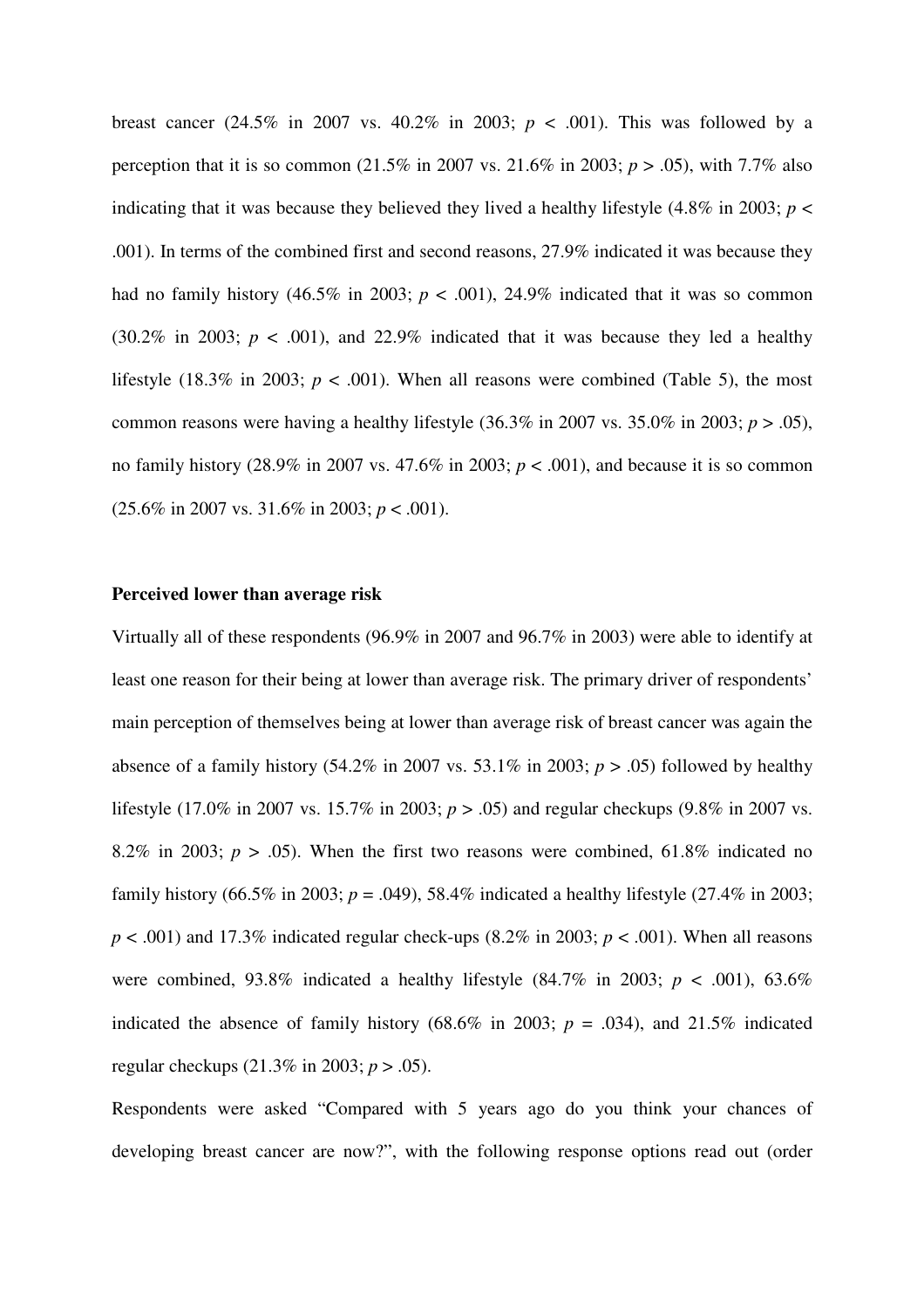rotated): higher, the same, or lower (this question was not asked in 2003). More than half of respondents (51.6%) thought that their risk of developing breast cancer was about the same as it was 5 years ago; more than one third (38.7%) thought that it was higher and 9.2% thought that it was lower. Objectively, even disregarding any other risk factors, the association between advancing age and breast cancer risk means that the correct answer for all respondents would be "higher," which again suggests that many women have insufficient comprehension of the influence of ageing on breast cancer risk.

#### **Discussion**

We used nationally representative samples of approximately 3,000 women aged 30 to 69 years in 2003 and 2007 to examine Australian women's perceptions of their risk of developing breast cancer, the reasons underlying their perception of risk level, and the demographic correlates of risk level.

In both 2003 and 2007, there was a clear tendency for respondents to overestimate the proportion of women who will develop breast cancer, with "one in five" being the most frequent response. Interestingly, women with a family history of breast cancer were significantly more likely to overestimate the population risk of breast cancer; this may be because of their heightened sense of risk (i.e., they may have interpreted the question in terms of personal risk), or the increased salience of the condition may lead them to perceive it as more common.

Approximately half of respondents (53.4% in 2003 and 49.5% in 2007) perceived themselves as being at "about the same" risk of breast cancer as other women their age. In both time periods, a greater proportion perceived themselves to be at a little or a lot lower risk than perceived themselves to be at a little or a lot higher risk. However, there was a decrease in the percentage perceiving themselves as "about the same risk" in 2007 compared with 2003. This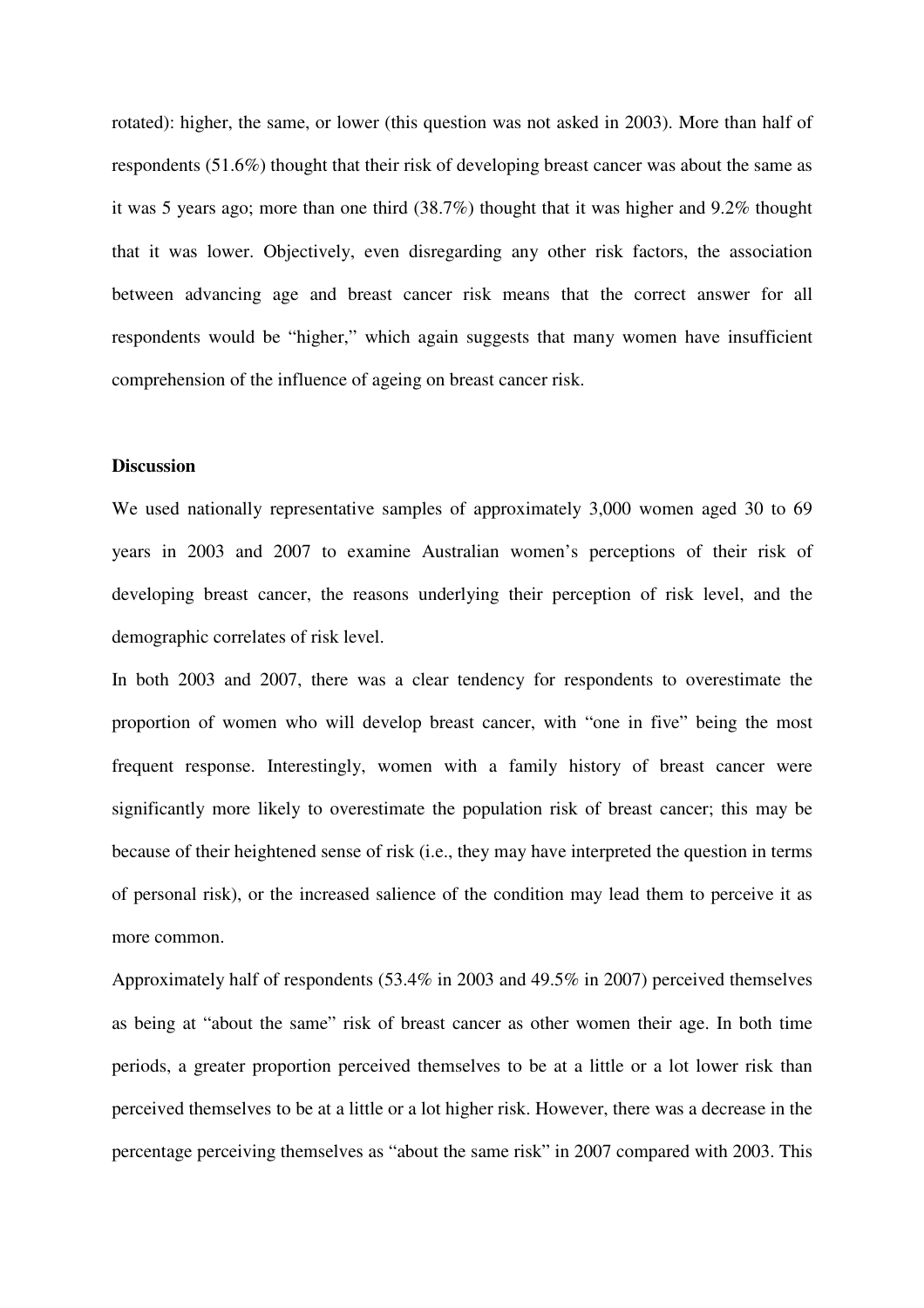suggests that more women are forming an opinion about their personal risk status, although it is not possible to tell from these data whether this is an accurate and informed opinion.

Interestingly, respondents in the youngest age group were more likely to believe that they have a higher risk of breast cancer than respondents in the middle or the oldest age group, suggesting that younger women as a group have heightened perceptions of risk. It is unclear why this is the case, other than the possibility that the younger women who agreed to participate in this research did so more often than older respondents because of a prior interest in breast cancer or, perhaps more likely (and supported by the literature in this area), that the media focus on young women with breast cancer increases risk perceptions in this age group (Jones, 2004). More than half of respondents (51.6%) thought that their risk of developing breast cancer was about the same as it was 5 years ago and almost 1 in 10 that it was lower, further supporting that many women have an insufficient comprehension of the influence of ageing on breast cancer risk.

There were a number of significant differences in respondents' perceptions of risk factors for breast cancer between 2003 and 2007. Respondents in 2007 were more likely to report that having one or more relatives on the mother's side with breast cancer, getting older, smoking and being overweight were "big risks" for breast cancer; the increase in awareness of lifestyle risk factors is potentially important if this translates to behavior change to reduce risk (although future research would need to examine whether this occurs). Conversely, respondents in 2007 were less likely to report that taking HRT or the oral contraceptive pill were "big risks." There seemed to be some confusion in relation to the role of paternal family history, with a decrease in those perceiving a big risk if a relative on the father's side had breast cancer but an increase in the case of more than one relative.

The most frequently cited reason respondents noted for their perception that they were at higher than average risk was having a family history of breast cancer; among the other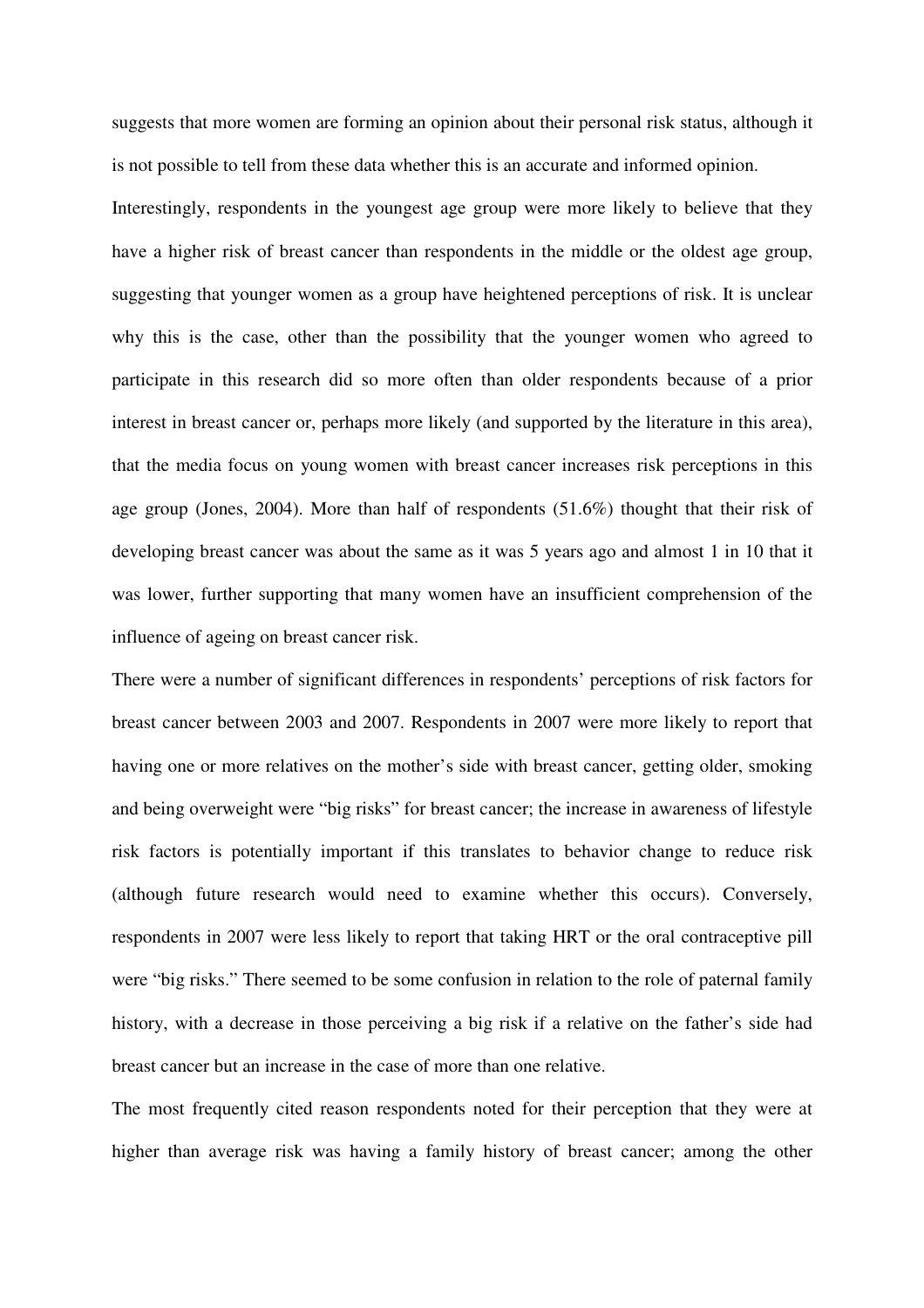reasons cited were being a smoker and having lumpy breasts. Having a family history of breast cancer among first-degree relatives is a major risk factor that would certainly place a woman in a higher than average risk category. However, being a smoker and having lumpy breasts does not have any appreciable impact on breast cancer risk status. How high the woman's actual risk for breast cancer is depends on her age (risk rises with age) and the presence of other known risk factors. In essence, it seems that the presence of a family history of breast cancer is the factor that women use to determine whether they are in a higher than average risk category. A notable change between the two surveys was an increase in those attributing higher risk to "unhealthy lifestyle."

It seems that the large proportion of women who indicated they were at average risk because breast cancer is common are operating under the assumption that they are similar to most women and thus are at "average" risk for developing breast cancer. Whether they are truly in the average risk category depends on their status with regard to the other known risk factors. This could be a group that would benefit from participating in some type of risk assessment activity. It was noteworthy that there was a significant reduction between 2003 and 2007 in the proportion identifying "no family history" or "it is so common" as the reason for perceiving themselves to be at average risk.

The primary driver of respondents' perceptions of themselves being at lower than average risk of breast cancer was again the absence of a family history, having regular checkups, and being a nonsmoker. Although not having a family history of breast cancer is essential for a woman to be considered to be at lower than average risk, the evidence on smoking is inconclusive. The NBCC's 2006 Summary of Risk Factors for Breast Cancer concluded that environmental tobacco smoke is a modest risk factor for breast cancer, and having regular checkups clearly has no impact on the risk of cancer occurring (although it does have a substantial impact on treatment and outcomes). However, to be in a lower than average risk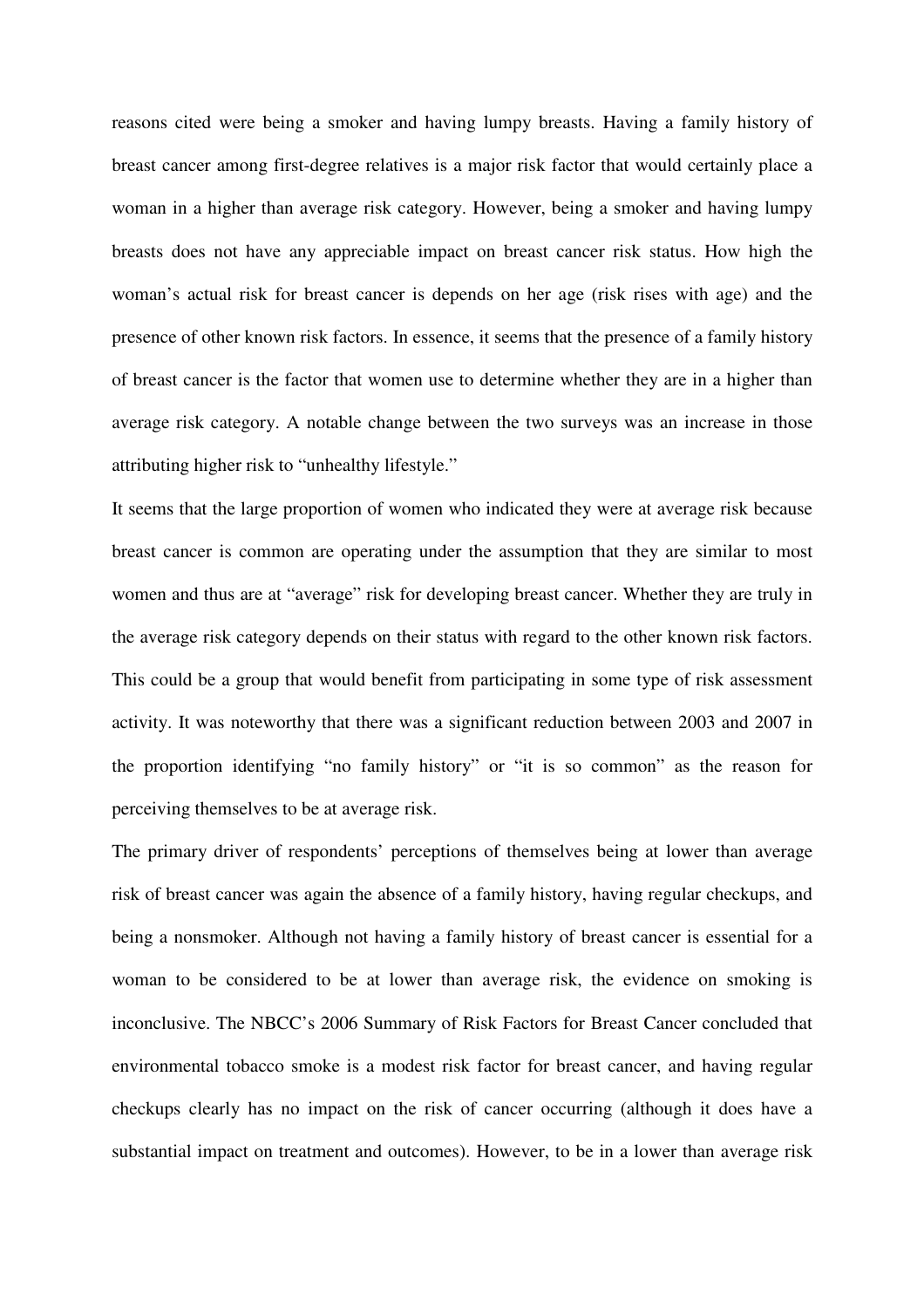category also requires the woman to not have other known risk factors (e.g., nulliparity, postmenopausal HRT use, postmenopausal obesity, history of benign breast disease). This finding that perceived risk is strongly associated with presence (or absence) of family history of breast cancer is consistent with a number of studies that have reported a positive association between family history of breast cancer and increased levels of perceived risk. In relation to low perceived risk, previous studies have found that, among women who perceived their risk as below average, heredity (i.e., absence of family history of breast cancer) was the key risk-decreasing factor (Humpel and Jones, 2004 and Lipkus et al., 1996). Consistent with the findings for higher perceived risk, there was an increase between 2003 and 2007 in those who attributed lower perceived risk to a "healthy lifestyle."

We found no differences in perceived risk as a function of residential location (urban vs. nonurban). We did find some demographic factors associated with perceived risk levels. However, regression analysis indicated that all of these factors combined (including age) predicted less than 3% of the variance in risk perceptions, suggesting that other factors are more important to a woman when she is subjectively estimating her risk of breast cancer.

It is important to interpret our findings with some caution given aspects of the sample. Although the sampling procedures used are consistent with those used in national health surveys, only 32% of the eligible households that were identified in 2007 and 35% of eligible households in 2003 resulted in a completed interview. Because we do not know how the responding and non-responding households differ, we cannot be sure that the data-producing sample is representative of the total eligible population. It is possible that women with a family history of breast cancer, or with a greater interest in breast cancer risk factors, were more likely to respond to the survey, which may limit the extent to which this sample is representative of Australian women. As with previous surveys, for logistical reasons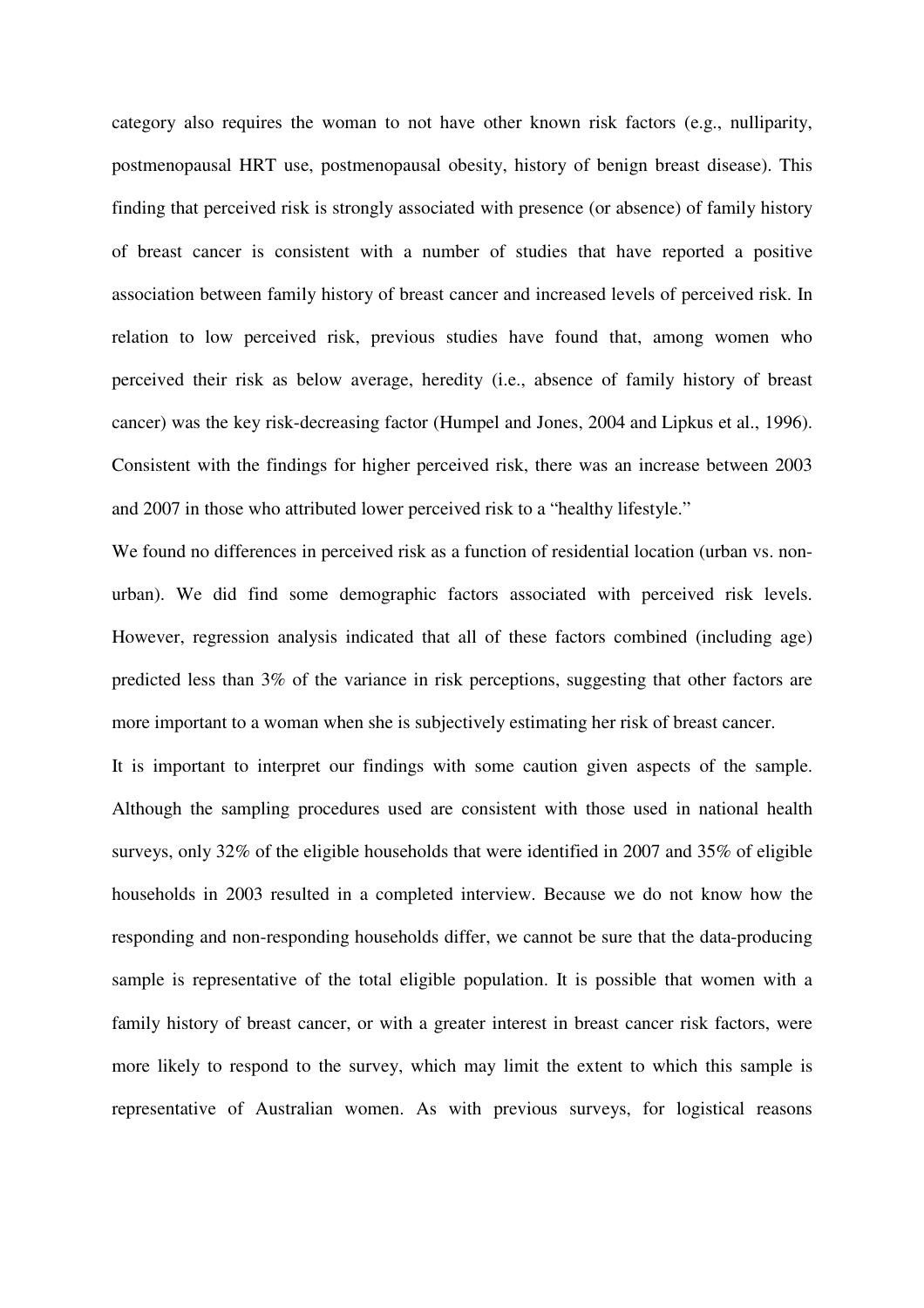respondents were only considered eligible if they were sufficiently fluent in English, making this one of the most prominent sources of selection bias.

In conclusion, we found that women overestimated the incidence of breast cancer in the population, but the majority perceived themselves as at average or lower than average risk. Results from this study suggest that much remains to be understood about how breast cancer risk perceptions are formed and their subsequent impact on behaviors. Our data suggest that the dominant factor in determining a perceived level of risk is family history—either its presence or absence. Further, the results suggest that increasing age may not be as important as it should be in determining a perceived level of risk. Women identified a range of risk and protective factors, including some for which there is evidence of an association (such as weight, exercise, and HRT), some for which there is no strong evidence to support an association (such as smoking and stress levels), and some for which there is no evidence of an association (such as positive attitudes). Finally, our results indicate that other breast cancer risk and protective factors seem to play a relatively minor role in determining perceived risk level for breast cancer.

It is clear that a number of misperceptions about breast cancer risk continue to influence women's perceptions. For example, many women report that they are "protected" by factors for which there is no evidence (such as having a positive attitude and low levels of stress). Similarly, there is an evident misperception that regular checkups<sup>3</sup> (which may include mammographic screening and/or or clinical or self-examination) reduces the risk of developing breast cancer.

Overall, these results suggest that there remains an educational challenge if our goal is to have a significant percentage of women with an accurate perception of their risk for developing breast cancer. The greatest challenges relate to having women understand the significance of age and family history as breast cancer risk factors. However, it is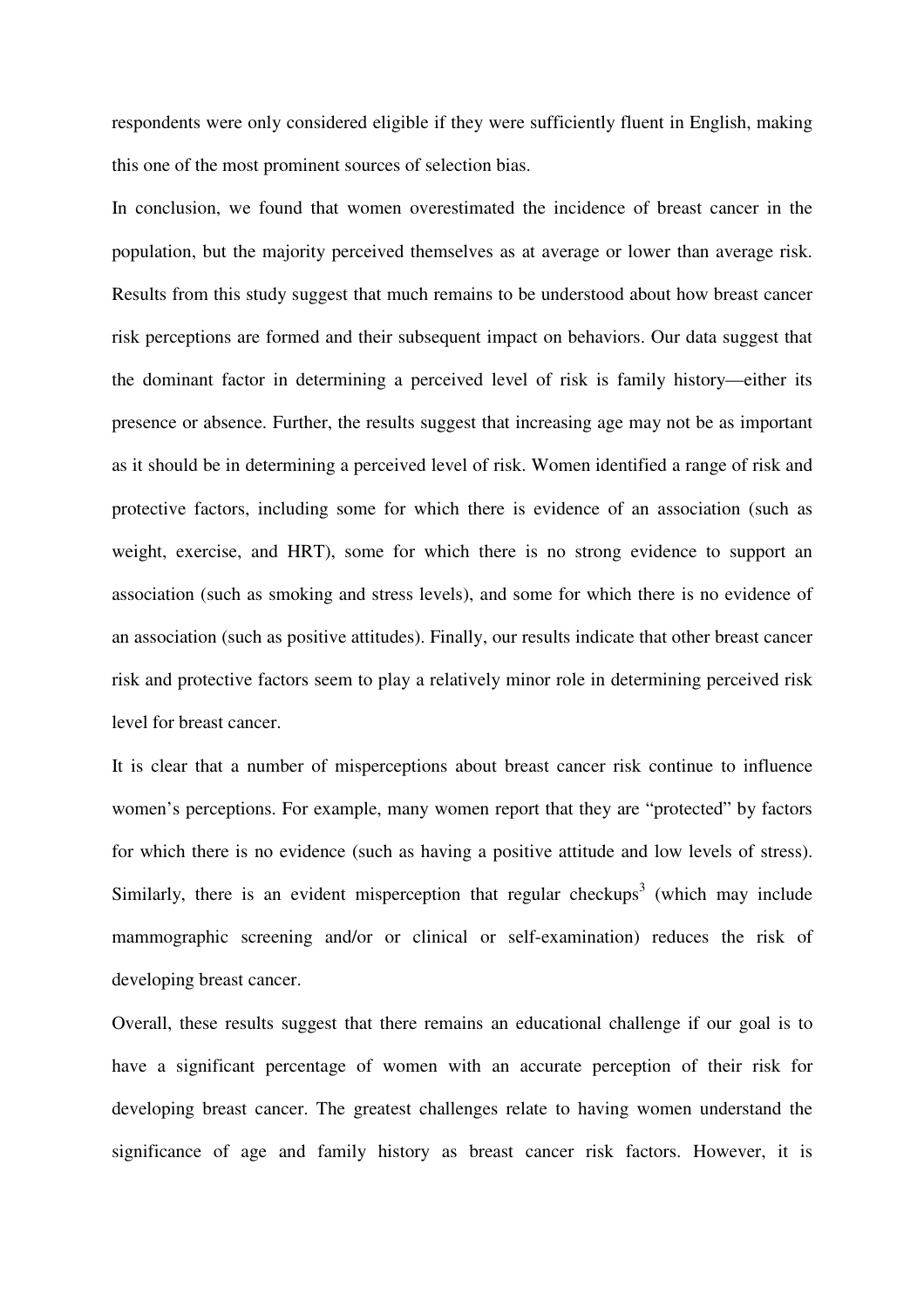encouraging to note increasing awareness between 2003 and 2007 of the role of modifiable lifestyle behaviors in breast cancer risk, suggesting a possible target for social marketing campaigns to reduce behavioral risk factors. If we develop a more comprehensive understanding of the sources that women use to develop their risk perceptions, it will be possible to develop focused, or tailored, educational interventions that will result in the woman being more likely to engage in appropriate screening and preventive behaviors.

<sup>1</sup> Although we can reasonably assume that, for the majority, "mother" and "sister" are blood relatives, we cannot rule out the possibility of step relationships or adoption; this is even more complex with relationships such as "aunt" (the most common response), because this may or may not be a blood relative.

 $2 \text{ In } 2003$ , women who had children perceived themselves as being less vulnerable to breast cancer (Pearson's  $\chi^2 = 15.79$ ,  $p = .003$ ), however this was not the case in 2007.

<sup>3</sup>The term "regular checkups" was the wording used by women in the unprompted question regarding reasons for perceived lower than average risk.

#### **References**

Australian Institute of Health and Welfare and the National Breast Cancer Centre, **Breast** 

**cancer in Australia: An overview, 2006.** Cancer series no. 34. Cat. no. CAN 29, Australian Institute of Health and Welfare and the National Breast Cancer Centre, Canberra (2006).

N.E. Alexander, J. Ross, W. Sumner, R.F. Nease Jr., B. Littenberg. **The effect of an educational intervention on the perceived risk of breast cancer**, Journal of General Internal Medicine, 11 (1996), pp. 92–97.

A.J. Barratt, J. Cockburn, J. Lowe, C. Paul, J. Perkins, S. Redman, **Report on the 1996 Breast Health Survey**, NHMRC National Breast Cancer Centre, Woolloomooloo, NSW (1997).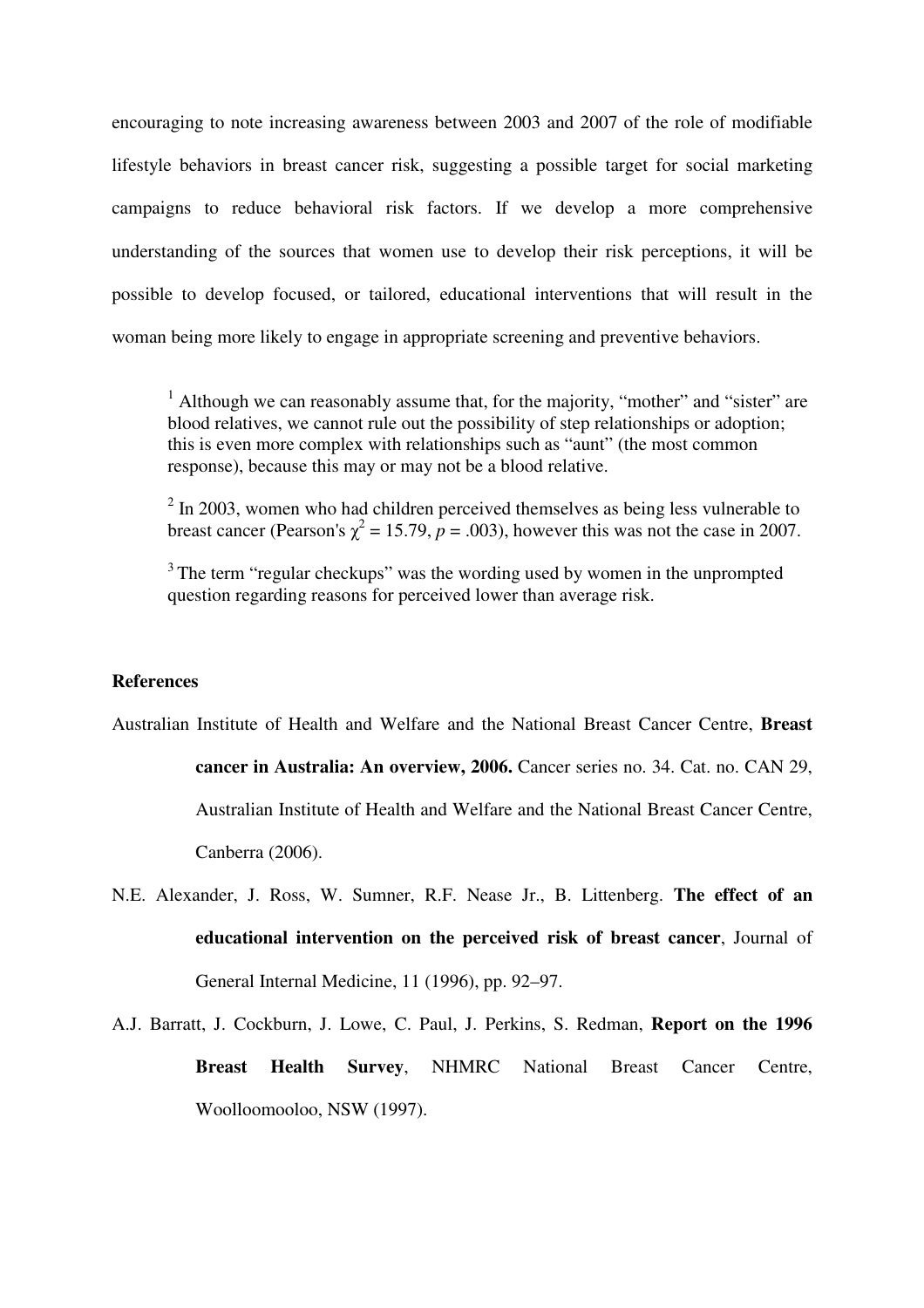- W.C. Black, R.F. Nease Jr., A.N. Tosteson, **Perceptions of breast cancer risk and screening effectiveness in women younger than 50 years of age**, Journal of the National Cancer Institute, 87 (1995), p. 720.
- J.L. Bottorff, C. Richardson, L.G. Balneaves, M. McCullum, J.A. Buxton, P.A. Ratner *et al.*  **Unraveling women's perceptions of risk for breast cancer**, Health Education Research, 19 (2004), p. 469.
- J.A. Buxton, J.L. Bottorff, L.G. Balneaves, C. Richardson, M. McCullum, P.A. Ratner *et al.*  **Women's perceptions of their breast cancer risk: Are they accurate?,**  Canadian Journal of Public Health, 94 (2003), pp. 422–426.
- L. Calvocoressi, S.V. Kasi, C.H. Lee, M. Stolar, E.B. Claus, B.A. Jones, **A prospective study of perceived susceptibility to breast cancer and nonadherence to mammography screening guidelines in African American and white women aged 40 to 79 years**, Cancer Epidemiology, Biomarkers, & Prevention, 13 (2004), pp. 2096–2105.
- V.L. Champion, **Revised susceptibility, benefits and barriers scale for mammography screening**, Research in Nursing and Health, 22 (1999), pp. 341–348.
- L. Clemow, M.E. Costanza, W.P. Haddad, R. Luckmann, M.J. White, D. Klaus *et al.*  **Underutilizers of mammography screening today: characteristics of women planning, undecided about, and not planning on mammograms**, Annals of Behavioral Medicine, 22 (2000), pp. 80–88.
- S.L. Davids, M.M. Schapira, T.L. McAuliffe, A.B. Nattinger, **Predictors of pessimistic breast cancer risk perceptions in a primary care population**, Journal of General Internal Medicine, 19 (2004), pp. 310–315.
- N.C. Facione, **Perceived risk of breast cancer. Influence of heuristic thinking**, Cancer Practice, 10 (2002), pp. 256–262.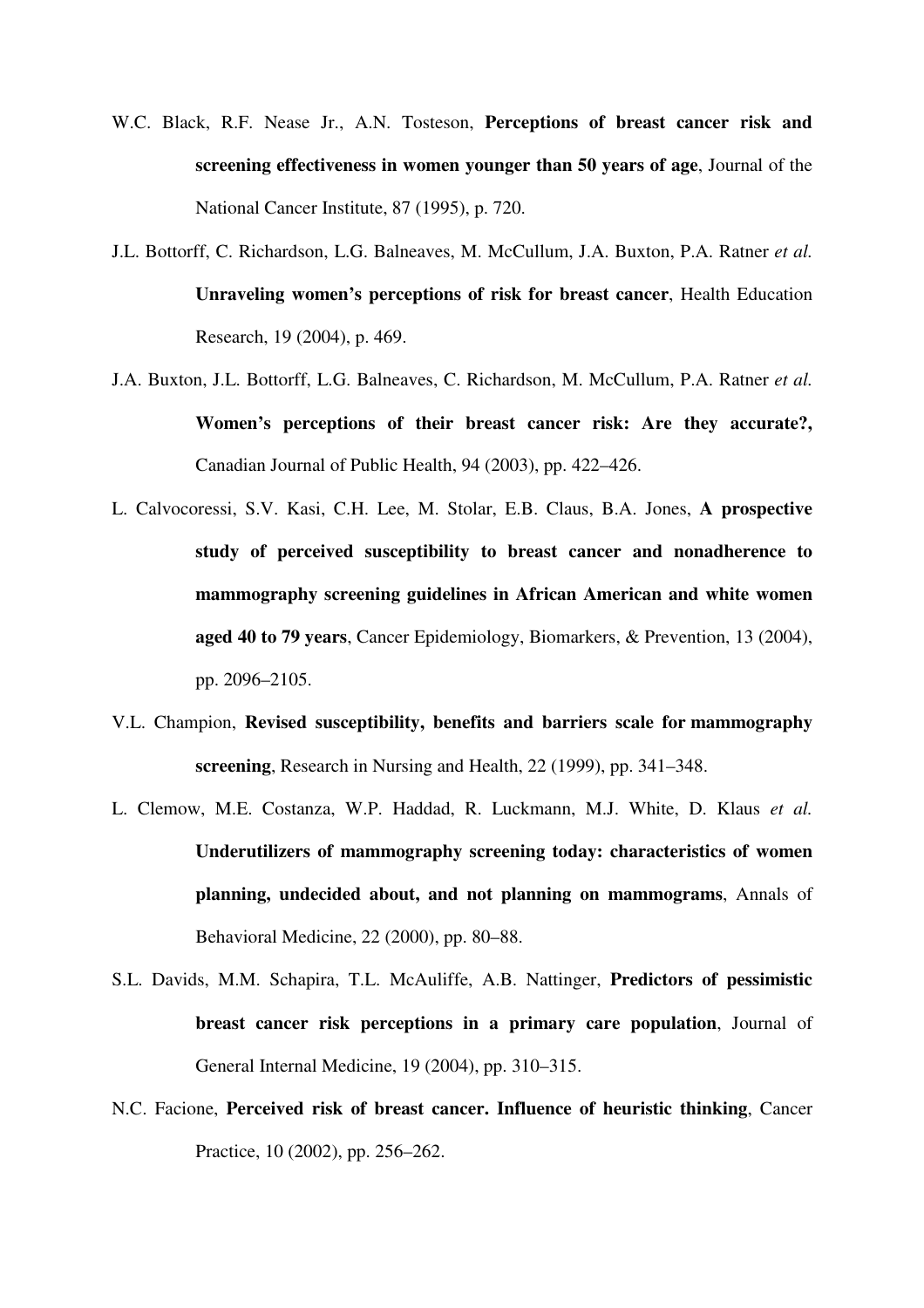- J.L. Hay, T.R. Buckley, J.S. Ostroff, **The role of cancer worry in cancer screening: A theoretical and empirical review of the literature**, Psycho-Oncology, 14 (2005), pp. 517–534.
- N. Humpel, S.C. Jones, **"I don't really know, so it's a guess": Women's reasons for breast cancer risk estimation**, Asian Pacific Journal of Cancer Prevention, 4 (2004), pp. 428–432.
- S.C. Jones, **Coverage of breast cancer in the Australian print media: Does advertising and editorial coverage reflect correct social marketing messages?**, Journal of Health Communications, 9 (2004), pp. 309–325.
- K.M. Kash, J.C. Holland, M.P. Osborne, D.G. Miller, **Psychological counseling strategies for women at risk of breast cancer**, Journal of the National Cancer Institute Monographs, 17 (1995), pp. 73–78.
- P.J. Lavrakas, E.A. Stasny, B. Harpuder, **A further investigation of the last-birthday respondent selection method and within-unit coverage error**, Proceedings of the Survey Research Methods Section, American Statistical Association (2000), pp. 890–895.
- C. Lerman, M. Daly, C. Sands, A. Balshem, E. Lustbader, T. Heggan *et al.,* **Mammography adherence and psychological distress among women at risk for breast cancer**, Journal of the National Cancer Institute, 85 (1993), pp. 1074–1080.
- I.M. Lipkus, M. Biradavolu, K. Fenn, P. Keller, B.K. Rimer, **Informing women about their breast cancer risks: truth and consequences**, Health Communications, 13 (2001), pp. 205–226.
- I.M. Lipkus, B.K. Rimer, T.S. Strigo, **Relationships among objective and subjective risk for breast cancer and mammography states of change**, Cancer Epidemiology, Biomarkers, & Prevention, 5 (1996), pp. 1005–1011.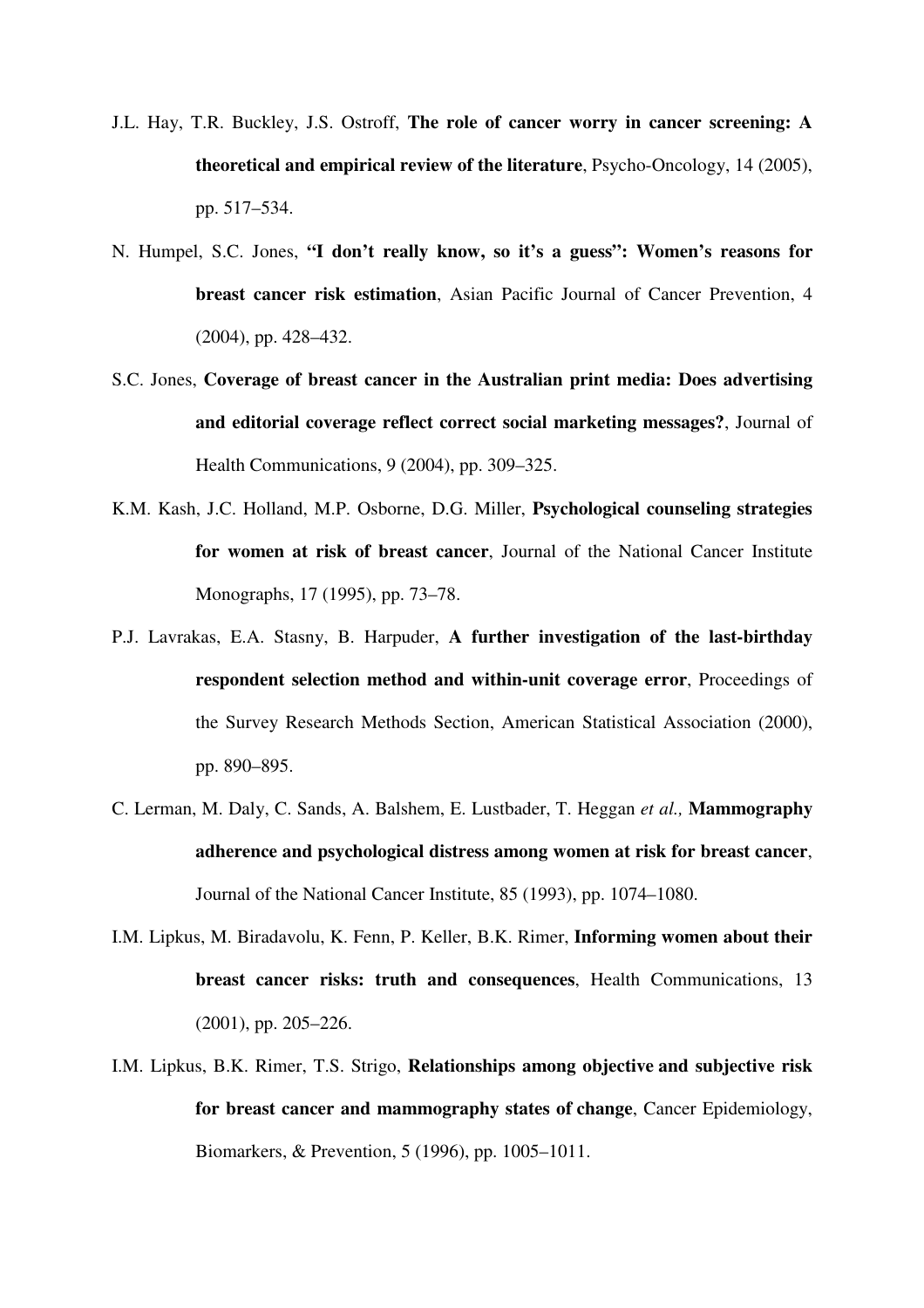- A. McQueen, P.R. Swank, L.A. Bastian, S.W. Vernon, **Predictors of perceived susceptibility of breast cancer and changes over time: A mixed modelling approach**, Health Psychology, 27 (2008), pp. 68–77.
- National Breast Cancer Centre (NBCC). (2006) **The investigation of a new breast symptom: A guide for general practitioners**. Sydney: Author.
- R.P. Moser, K. McCaul, E. Peters, W. Nelson, S.E. Marcus, **Associations of perceived risk and worry with cancer-protective actions**, Journal of Health Psychology, 12 (2007), pp. 53–65.
- C. Paul, A. Barratt, S. Redman, J. Cockburn, J. Lowe, **Knowledge and perceptions about breast cancer incidence, fatality and risk among Australian women**, Australia and New Zealand Journal of Public Health, 23 (1999), pp. 396–400.
- D. Pearlman, M. Clark, W. Rakowski, B. Ehrich, **Screening for breast and cervical cancers: The importance of knowledge and perceived cancer survivability**, Women & Health, 28 (1999), pp. 93–112.
- A.P. Polednak, D.S. Lane, M.A. Burg, **Risk perception, family history and use of breast cancer screening tests**, Cancer Detection and Prevention, 15 (1991), pp. 257– 263.
- B.K. Rimer, S. Halabi, C.S. Skinner, I.M. Lipkus, T.S. Strigo, E.B. Kaplan *et al.,* **Effects of a mammography decision-making intervention at 12 and 24 months**, American Journal of Preventive Medicine, 22 (2002), pp. 247–257.
- R.A.C. Ruiter, B. Verplanken, D. De Cremer, G. Kok, **Danger and fear control in response to fear appeals: The role of need for cognition**, Basic and Applied Social Psychology, 26 (2004), pp. 13–24.
- B.L. Smith, M.A. Gadd, C. Lawler, D. MacDonald, S. Grudberg, F. Chi, K. Carlson *et al.,*  **Perception of breast cancer risk among women in breast center and primary**